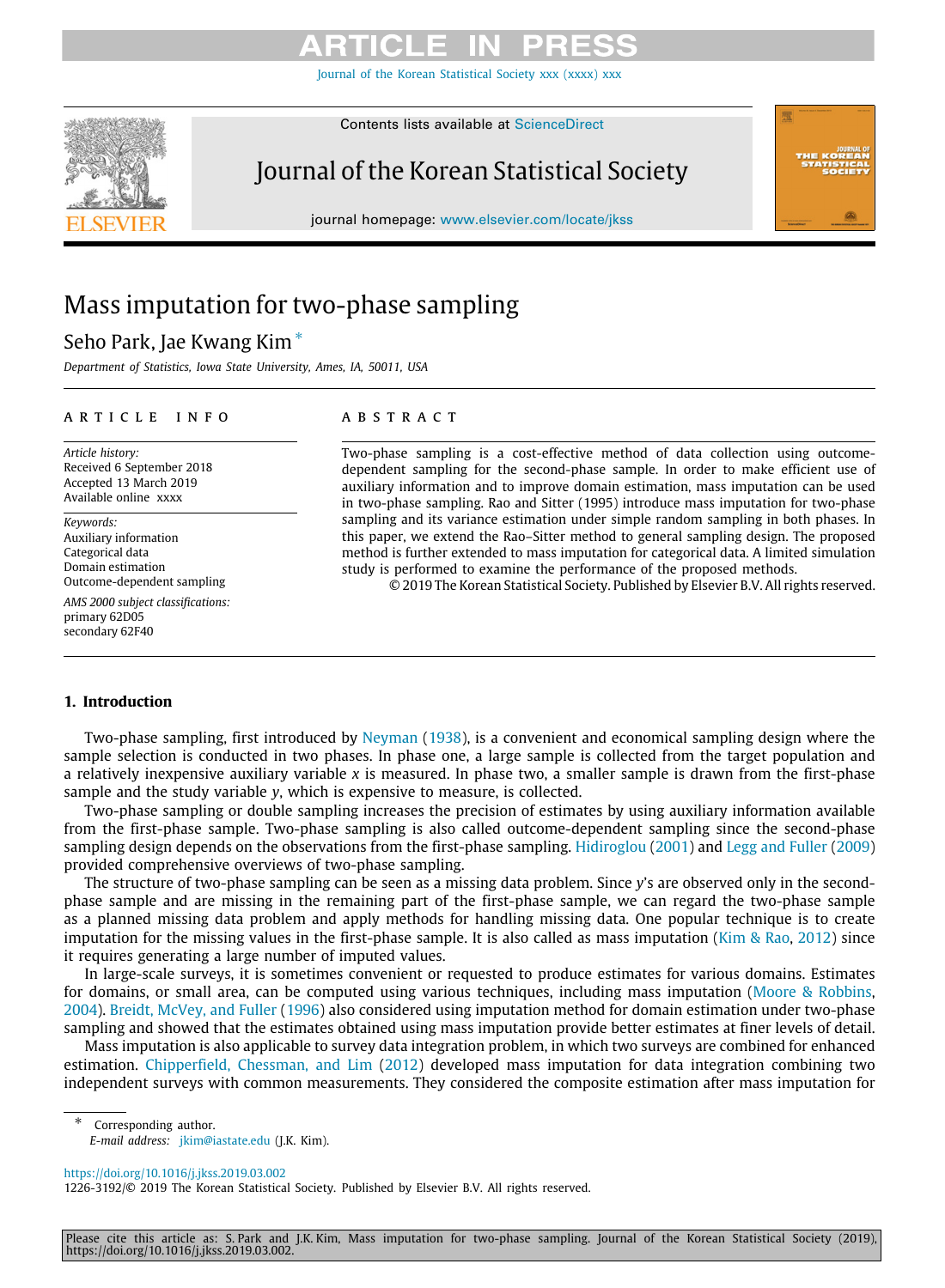improved estimation. [Kim and Rao](#page-14-3) ([2012\)](#page-14-3) also discussed mass imputation under non-nested two-phase sampling and the conditions for design consistency.

[Rao and Sitter](#page-14-7) [\(1995](#page-14-7)) introduced a mass imputation method for two-phase sampling when both phases use the simple random sampling design. In this paper, we extend it to the complex sampling designs in each of the two phases. We propose mass imputation using a ''working'' regression model and replication variance estimation method for the mass imputation estimator. In addition, we extend the proposed method to cover categorical data mass imputation.

The rest of the paper is organized as follows. In Section [2,](#page-1-0) we introduce notation used throughout the paper and introduce two-phase regression estimator and its known properties. In Section [3,](#page-1-1) we present the proposed mass imputation estimator with its asymptotic properties. In Section [4](#page-2-0), replication variance estimation for the proposed mass imputation estimator is discussed. In Section [5](#page-4-0), an extension to categorical data mass imputation is discussed and in Section [6,](#page-5-0) an illustrative example is provided. Results from a simulation study is presented in Section [7](#page-7-0) and concluding remarks are made in Section [8.](#page-9-0)

# **2. Basic setup**

<span id="page-1-0"></span>To discuss the setup for two-phase sampling, consider a finite population, denoted by  $\mathcal{F}_N = \{(\mathbf{x}_1, y_1), \dots, (\mathbf{x}_N, y_N)\}$ where **x** is a column vector of dimension  $p$  and  $y$  is a scalar. Let  $A_1$  denote the index set of the first-phase sample of size  $n_1$ collected from the finite population. For the first-phase sample *A*1, we assume that the first-order inclusion probability of unit *i*, denoted by  $\pi_{1i} = P(i \in A_1)$ , is known for all element  $i \in A_1$ . From the first-phase sample, we select a second-phase sample by a probability sampling design with known conditional first-order inclusion probability  $\pi_{2i|1i} = P(i \in A_2|i \in A_1)$ . The conditional first-order inclusion probability is random in the sense that it depends on the observations from the first-phase sample. We assume that  $\pi_{2i|1i}$  are available throughout the first-phase sample.

Let  $w_{1i}$  denote the sampling weight for the first-phase sample and it is the reciprocal of the first-order inclusion probability for the first-phase sample;  $w_{1i} = \pi_{1i}^{-1}$ . Also,  $w_{2i|1i}$  is defined as the conditional sampling weight for the second-phase sample that is the reciprocal of the conditional inclusion probability of the second-phase sample, that is  $w_{2i|1i} = \pi_{2i|1i}^{-1}$ .

We are interested in estimating the finite population total of *y*, denoted by  $Y=\sum_{i=1}^N y_i.$  When the study variable *y* is observed in the second-phase sample, the population total *Y* can be estimated using the two-phase regression estimator defined by

<span id="page-1-2"></span>
$$
\hat{Y}_{tp,reg} = \hat{Y}_2 + (\hat{\mathbf{X}}_1 - \hat{\mathbf{X}}_2)^{\prime} \hat{\boldsymbol{\beta}} \tag{1}
$$

where  $\hat{\mathbf{X}}_1=\sum_{i\in A_1}w_{1i}\mathbf{x}_i, (\hat{\mathbf{X}}_2,\hat{Y}_2)=\sum_{i\in A_2}w_{1i}w_{2i|1i}(\mathbf{x}_i,y_i)$ , and  $\hat{\boldsymbol{\beta}}$  is obtained using the observations from the second-phase sample. Note that β is a column vector of dimension *p* and notation **x** ′ denotes the transpose of **x**. To study the asymptotic properties of the two-phase regression estimator in ([1](#page-1-2)), we assume a sequence of finite populations and samples defined in [Fuller](#page-14-8) ([2009](#page-14-8)) with bounded fourth moments of  $(x_i, y_i)$ . Under some regularity conditions, we can establish that

$$
\hat{Y}_{tp,reg} = \hat{Y}_2 + (\hat{X}_1 - \hat{X}_2)' \boldsymbol{\beta}_N + (\hat{X}_1 - \hat{X}_2)' (\hat{\boldsymbol{\beta}} - \boldsymbol{\beta}_N) \n= \hat{Y}_2 + (\hat{X}_1 - \hat{X}_2)' \boldsymbol{\beta}_N + O_p(n_2^{-1}N),
$$

where  $\pmb{\beta}_N$  is the probability limit of  $\hat{\pmb{\beta}}$ . Thus, the two-phase regression estimator  $\hat{Y}_{tp,reg}$  is design-consistent for *Y* regardless of the form of  $\hat{\beta}$ .

# **3. Proposed method**

<span id="page-1-1"></span>In this section, we present a new approach for mass imputation under two-phase sampling. Mass imputation estimator for the population total *Y* is composed of the observed *y* values of the second-phase sample and the imputed values for the rest of the first-phase sample. Thus, a mass imputation estimator for population total using a regression model is written by

<span id="page-1-3"></span>
$$
\hat{Y}_{\text{imp}} = \sum_{i \in A_2} w_{1i} y_i + \sum_{i \in \tilde{A}_2} w_{1i} \hat{y}_i,\tag{2}
$$

where  $\tilde A_2=A_1\bigcap A_2^c$ ,  $\hat y_i=\mathbf{x}_i'\hat{\bm\beta}$  and  $\hat{\bm\beta}$  is to be determined later. The first component is a weighted sum of the real observations in  $A_2$  and the second term is a weighted sum of imputed values in  $\tilde{A_2}$ .

Our goal is to find a sufficient condition that makes the imputation estimator  $(2)$  $(2)$  $(2)$  algebraically equivalent to the two-phase regression estimator in ([1](#page-1-2)).

<span id="page-1-5"></span>**Lemma 1.** *If*  $\hat{\boldsymbol{\beta}}$  *satisfies* 

<span id="page-1-4"></span>
$$
\sum_{i \in A_2} w_{1i}(w_{2i|1i} - 1)(y_i - \mathbf{x}_i' \hat{\boldsymbol{\beta}}) = 0,
$$
\n(3)

*then the mass imputation estimator <sup>Y</sup>*ˆ *imp in* ([2\)](#page-1-3) *is algebraically equivalent to the two-phase regression estimator defined in* ([1](#page-1-2))*.*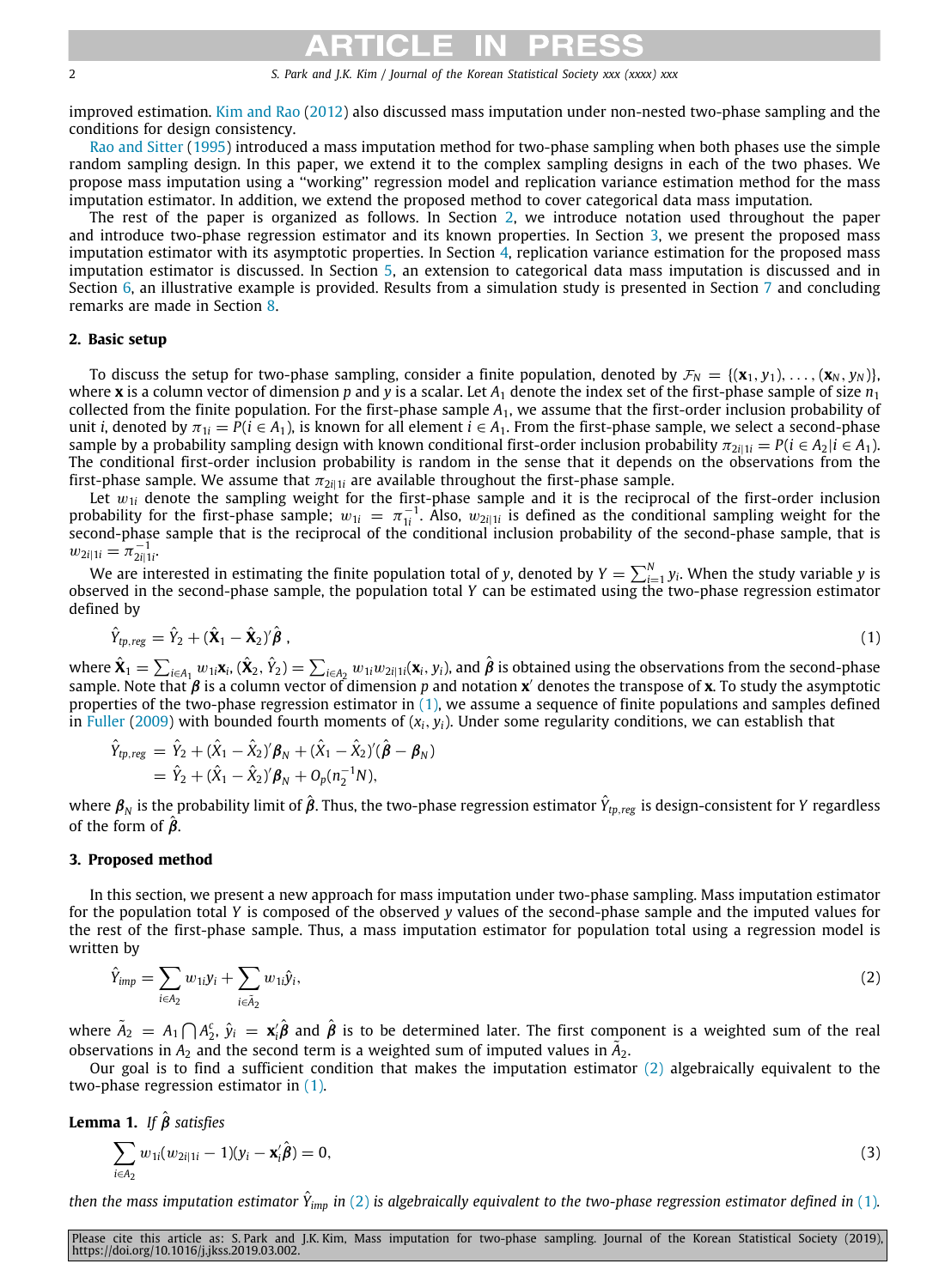**Proof.** Condition ([3\)](#page-1-4) can be expressed as

$$
\sum_{i\in A_2} w_{1i}w_{i2|1}(y_i - \hat{y}_i) = \sum_{i\in A_2} w_{1i}(y_i - \hat{y}_i).
$$

Thus,

$$
\hat{Y}_{imp} = \sum_{i \in A_2} w_{1i} y_i + \sum_{i \in \tilde{A}_2} w_{1i} \hat{y}_i
$$
\n
$$
= \sum_{i \in A_1} w_{1i} \hat{y}_i + \sum_{i \in A_2} w_{1i} (y_i - \hat{y}_i)
$$
\n
$$
= \sum_{i \in A_1} w_{1i} \hat{y}_i + \sum_{i \in A_2} w_{1i} w_{i2} (y_i - \hat{y}_i)
$$
\n
$$
= \hat{Y}_2 + (\hat{X}_1 - \hat{X}_2) \hat{\beta},
$$

which establishes the equivalence between the mass imputation estimator and the two-phase regression estimator.

Note that condition [\(3](#page-1-4)) is satisfied if  $\hat{\boldsymbol{\beta}}$  is of the form

<span id="page-2-3"></span>
$$
\hat{\boldsymbol{\beta}} = \left(\sum_{i \in A_2} w_{1i} \mathbf{x}_i \mathbf{x}_i'\right)^{-1} \sum_{i \in A_2} w_{1i} \mathbf{x}_i y_i
$$
\n(4)

and  $w_{2i|1i} - 1$  is included in the column space of  $\mathbf{x}_i$ , which means that  $w_{2i|1i} - 1 = \mathbf{x}'_i \mathbf{a}$  for some *p*-dimensional vector **a**. Under condition [\(3](#page-1-4)), the mass imputation estimator ([2](#page-1-3)) is also design-consistent for the population total *Y*. Condition ([3](#page-1-4)) is similar in spirit to internal bias calibration (IBC) condition of [Firth and Bennett](#page-14-9) [\(1998](#page-14-9)).

The mass imputation using  $\hat{y}_i$  as the imputed values for  $y_i$  can be called deterministic imputation. We can also apply the idea of fractional imputation [\(Fuller & Kim,](#page-14-10) [2005\)](#page-14-10) for mass imputation. To do this, we can write

$$
\hat{Y}_{FI} = \sum_{i \in A_2} w_{1i} y_i + \sum_{i \in \tilde{A}_2} w_{1i} (\hat{y}_i + \sum_{j \in A_2} w_{ij}^* \hat{e}_j),
$$
\n(5)

where  $\hat{e}_i = y_i - \mathbf{x}_i' \hat{\boldsymbol{\beta}}$  and  $w_{ij}^*$  is the fractional weight assigned to  $\hat{e}_j$  in unit  $i \in \tilde{A}_2.$  If we choose

<span id="page-2-1"></span>
$$
w_{ij}^* = w_{1j}(w_{2j|1j} - 1) / \sum_{j \in A_2} [w_{1j}(w_{2j|1j} - 1)],
$$

then, by [\(3\)](#page-1-4), we have  $\sum_{j\in A_2}w_j^*\hat e_j=0$  and [\(5\)](#page-2-1) is algebraically equivalent to the mass imputation estimator ([2\)](#page-1-3). By including the residual terms in the fractional imputation, we can estimate other parameters such as percentiles or distribution functions. However, it leads to have an aggregated dataset as it requires to impute  $n_2$  values for one unit, so the dataset can be huge after the fractional imputation.

Note that we can express  $(5)$  $(5)$  as

<span id="page-2-2"></span>
$$
\hat{Y}_{FEH} = \sum_{i \in A_2} w_{1i} y_i + \sum_{i \in \tilde{A}_2} w_{1i} \sum_{j \in A_2} w_{ij}^* y_{ij}^*,
$$
\n(6)

where  $y_{ij}^* = \hat{y}_i + \hat{e}_j$ . Because [\(6\)](#page-2-2) uses all possible imputed values for imputation, it can be called fully efficient fractional imputation (FEFI) estimator ([Fuller & Kim](#page-14-10), [2005](#page-14-10)).

# **4. Replication variance estimation**

<span id="page-2-0"></span>In this section, we consider replication variance estimation of the mass imputation estimator in  $(2)$  $(2)$ . Let the replicate variance estimator for the first-phase sample estimator of total be

<span id="page-2-4"></span>
$$
\hat{V}_1(\hat{T}_1) = \sum_{k=1}^{L} c_k (\hat{T}_1^{(k)} - \hat{T}_1)^2
$$
\n(7)

where  $\hat{T}_{1}^{(k)} = \sum_{i \in A_1} w_{1i}^{(k)} y_i$  is the kth replicate of estimated total  $\hat{T}_1 = \sum_{i \in A_1} w_{1i} y_i$ , L is the number of replications, and  $c_k$ is the replication factor.

The jackknife variance estimator for the mass imputation estimator using the second-phase sample can be written as

<span id="page-2-5"></span>
$$
\hat{V}(\hat{Y}_{\text{imp}}) = \sum_{k=1}^{L} c_k (\hat{Y}_{\text{imp}}^{(k)} - \hat{Y}_{\text{imp}})^2,
$$
\n(8)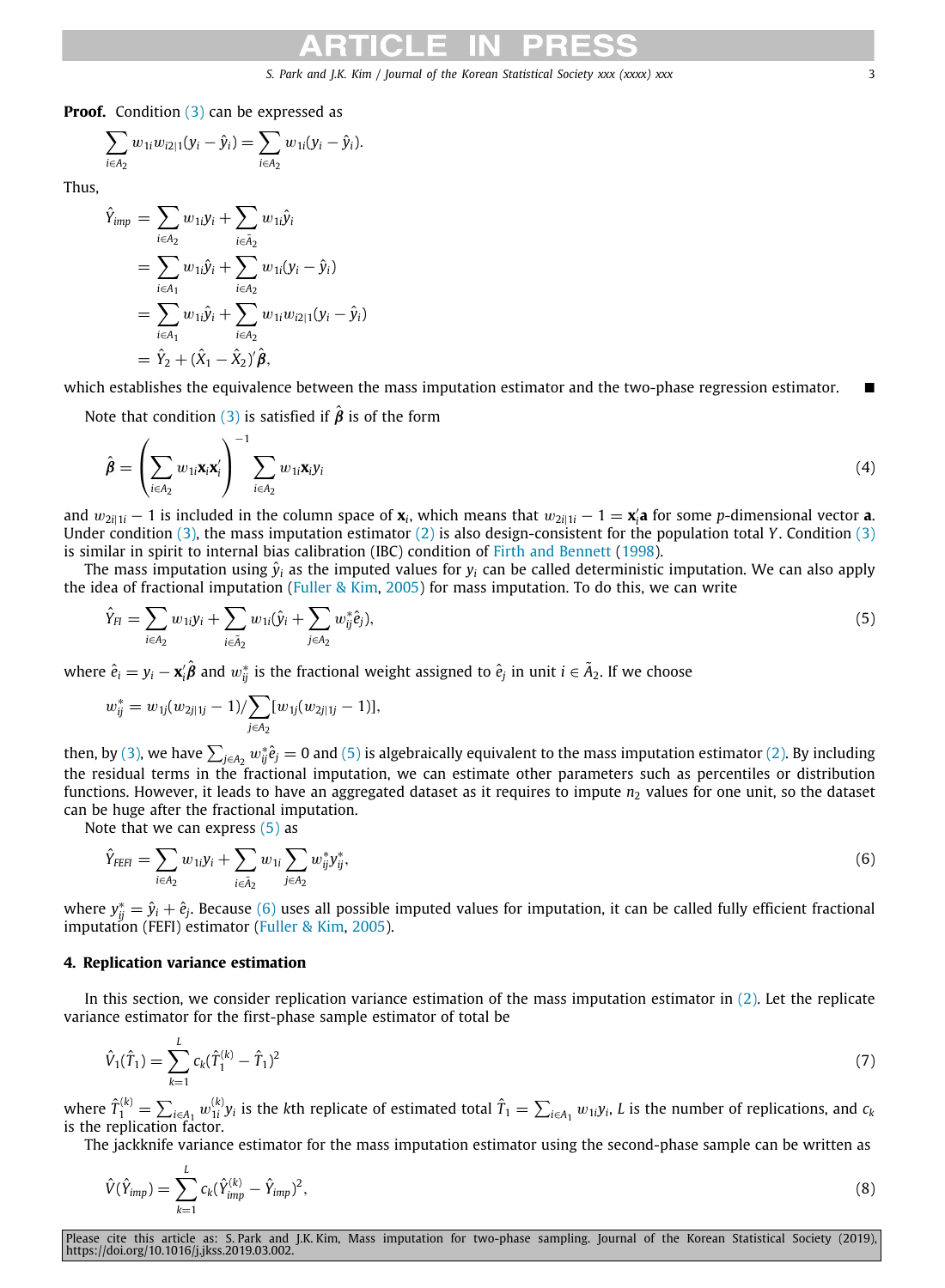where

<span id="page-3-7"></span>
$$
\hat{Y}_{\text{imp}}^{(k)} = \sum_{i \in A_2} w_{1i}^{(k)} y_i + \sum_{i \in \tilde{A}_2} w_{1i}^{(k)} \mathbf{x}_i' \hat{\boldsymbol{\beta}}^{(k)}
$$
(9)

and  $\hat{\pmb{\beta}}^{(k)}=(\sum_{i\in A_2}w_{1i}^{(k)}\textbf{x}_i\textbf{x}_i')^{-1}\sum_{i\in A_2}w_{1i}^{(k)}\textbf{x}_i y_i.$  Note that  $\hat{Y}_{imp}^{(k)}$  is the  $k$ th replicate of  $\hat{Y}_{imp}$  using the  $k$ th replicated weight of  $w_{1i}$ . We can show that the jackknife variance estimator is consistent for the variance of the mass imputation estimator. For simplicity we now assume that a Poisson sampling is used in the second-phase. [Fuller](#page-14-11) [\(1998](#page-14-11)) argued that Poisson sampling for second-phase sample is a good approximation and has little impact on the variance estimation of the mean under two-phase sampling.

<span id="page-3-0"></span>**Theorem 1.** Assume that a finite population of  $z_i = (x_i, y_i)$  is a random sample from an infinite population with  $4 + \delta$ ,  $\delta > 0$ , moments and  $E(\pi_{2i|1i}) = \kappa_i$ . Assume that  $w_{2i|1i} - 1$  is in the column space of  $\mathbf{x}_i$  in computing  $\hat{\boldsymbol{\beta}}$  in ([4\)](#page-2-3). Denote  $n_1 = |A_1|$ ,  $n_2=|A_2|$  and  $\hat{T}_{1z}=\sum_{i\in A_1}w_{1i}z_i$  is a total estimator of variable  $z$  obtained from the first-phase. Assume that

$$
E[|\hat{T}_{1z} - T_{1z}|^2 | \mathcal{F}_N] = O(n_1^{-1}N^2),
$$

*and*

<span id="page-3-1"></span>
$$
V(\hat{T}_{1y}|\mathcal{F}_N) \leq K_M V(\hat{T}_{y,SRS}|\mathcal{F}_N),\tag{10}
$$

*for a fixed K<sup>M</sup> , where V*(*T*ˆ *<sup>y</sup>*,*SRS* |F*<sup>N</sup>* ) *is the variance of the Horvitz–Thompson estimator based on a simple random sample of size n*1*. Assume that the variance of a linear estimator of the total is a quadratic function of y and assume that*

<span id="page-3-8"></span>
$$
n_1 N^{-2} V(\sum_{i \in A_1} w_{1i} y_i | \mathcal{F}_N) = \sum_{i=1}^N \sum_{j=1}^N \Omega_{ij} y_i y_j \tag{11}
$$

*where the coefficients* Ω*ij satisfy*

<span id="page-3-2"></span>
$$
\sum_{i=1}^{N} |\Omega_{ij}| = O(N^{-1}).
$$
\n(12)

Let  $\hat{V}_1(\hat{T}_1)$  be the first-phase sample replicate estimator of the variance of  $\hat{T}_1$  given in [\(7](#page-2-4)) and satisfy

<span id="page-3-3"></span>
$$
E\left[\left(\frac{\hat{V}_1(\hat{T}_1)}{V(\hat{T}_1|\mathcal{F}_N)} - 1\right)^2 \middle| \mathcal{F}_N\right] = o(1)
$$
\n(13)

*for any y with bounded fourth moments. Assume that the replicates for the first-phase sample estimator of the total, <sup>T</sup>*ˆ <sup>1</sup>*, satisfy*

<span id="page-3-4"></span>
$$
\max_{k} E[\{c_k(\hat{T}_1^{(k)} - \hat{T}_1)^2\}^2 | \mathcal{F}_N] < K_T L^{-2} [V(\hat{T}_1 | \mathcal{F}_N)]^2 \tag{14}
$$

*for some constant K<sub>T</sub>, uniformly in N. Also, assume that* 

<span id="page-3-6"></span><span id="page-3-5"></span>
$$
\max_{k} c_k = O(1). \tag{15}
$$

*Then, the jackknife variance estimator of form* ([8](#page-2-5)) *satisfies*

$$
\hat{V}_{JK}(\hat{Y}_{imp}) = V(\hat{Y}_{imp} \mid \mathcal{F}_N) - \sum_{i=1}^N \kappa_i^{-1} (1 - \kappa_i) e_i^2 + o_p(n_2^{-1} N^2), \qquad (16)
$$

 $where e_i = y_i - \bar{Y}_N - (x_i - \bar{X}_N)\boldsymbol{\beta}_N.$ 

The proof of [Theorem](#page-3-0) [1](#page-3-0) is presented in the [Appendix.](#page-10-0) Assumptions  $(10)-(12)$  $(10)-(12)$  $(10)-(12)$  are the regularity conditions for the variance of the Horvitz–Thompson estimator in the first-phase sample. Assumption ([13](#page-3-3)) implies that the first-phase replication variance estimator is consistent and assumption  $(14)$  $(14)$  $(14)$  implies that all components of the replication variance estimator are of the same order, uniformly contribute and no component dominates the others. Assumption ([15](#page-3-5)) is about the order of the replication factor and it is satisfied for the Jackknife variance estimator. These assumptions are quite standard in two-phase sampling literature and can be found in [Kim, Navarro, and Fuller](#page-14-12) [\(2006\)](#page-14-12).

From ([16](#page-3-6)), the bias of  $\hat{V}_{JK}(\tilde{Y}_{imp})$  is  $O(N)$  and it can be estimated unbiasedly by  $\sum_{i\in A_2}w_{1i}\pi_{2i|1i}^{-2}(1-\pi_{2i|1i})\hat{e}_i^2$ , where  $\hat{e}_i = y_i - x'_i\hat{\boldsymbol{\beta}}$ . The bias term in [\(16\)](#page-3-6) is negligible if the first-phase sampling rate,  $n_1/N$ , is negligible. Then, the replicate variance estimator in ([8\)](#page-2-5) can be used directly for the variance of mass imputation estimator under two-phase sampling.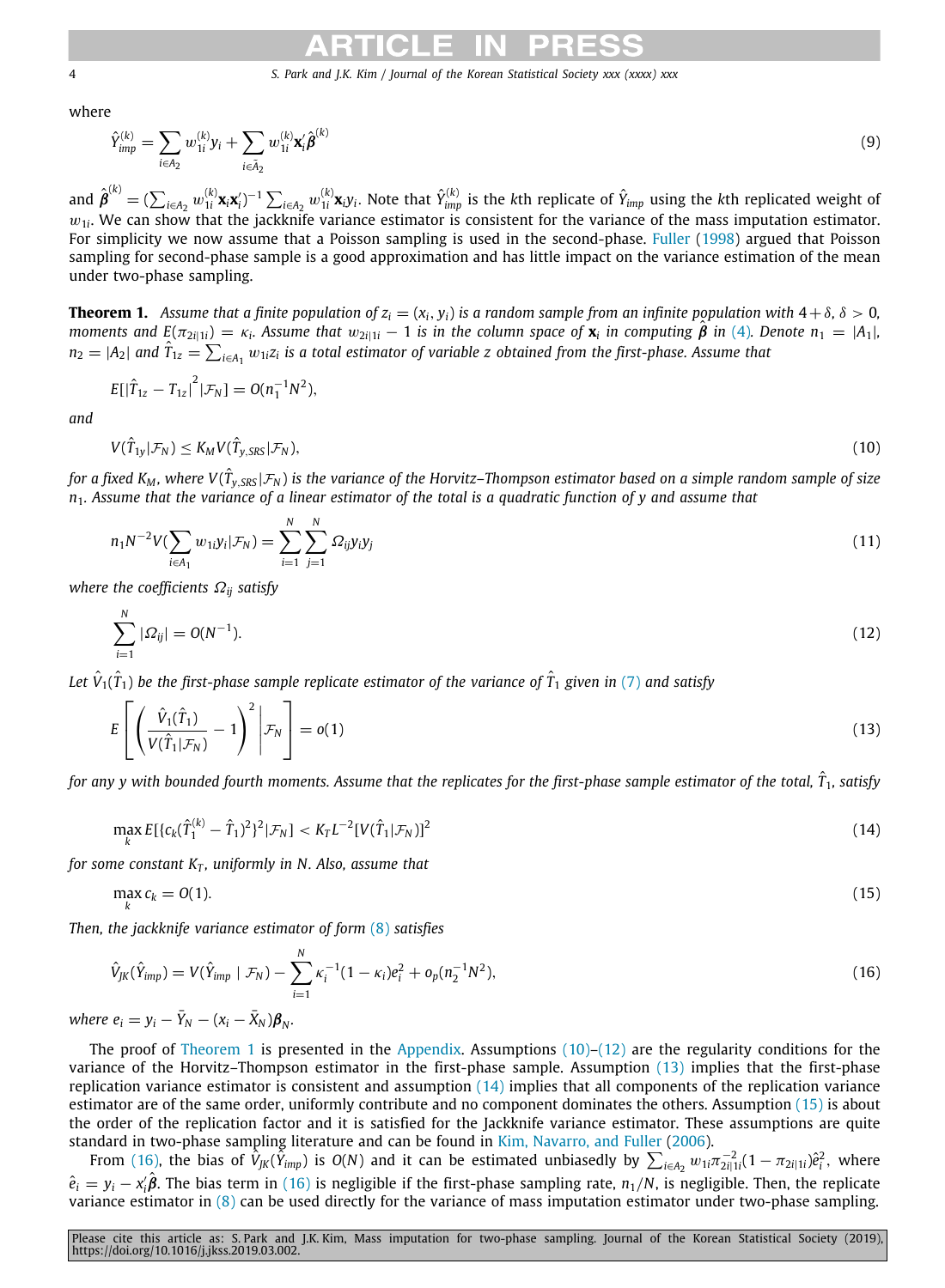We now consider variance estimation of the FEFI estimator in [\(6\)](#page-2-2). The *k*th replicate of the FEFI estimator is

$$
\hat{Y}_{FEH}^{(k)} = \sum_{i \in A_2} w_{1i}^{(k)} y_i + \sum_{i \in \tilde{A}_2} w_{1i}^{(k)} \sum_{j \in A_2} w_{ij}^{*(k)} y_{ij}^*,
$$
\n(17)

where

<span id="page-4-8"></span><span id="page-4-2"></span>
$$
w_{ij}^{*(k)} = w_{1j}^{(k)}(w_{2j|1j} - 1) / \sum_{j \in A_2} [w_{1j}^{(k)}(w_{2j|1j} - 1)] \tag{18}
$$

is the *k*th replicate of fractional weight. Note that the imputed values are not changed for each replication, only the fractional weights are changed. The following theorem provides the asymptotic property of the replicate variance estimator of the FEFI estimator.

# <span id="page-4-1"></span>**Theorem 2.** *Assume that*

$$
\hat{\beta}^{(k)} - \hat{\beta} = O_p(n_2^{-1}).
$$
\n(19)

Then, the jackknife variance estimator of the FEFI estimator, which has a form of  $\hat{V}_{FEH}=\sum_{k=1}^L c_k(\hat{Y}_{FEH}^{(k)}-\hat{Y}_{FEH})^2$ , satisfies

<span id="page-4-9"></span><span id="page-4-7"></span>
$$
\hat{V}_{FEH} = V(\hat{Y}_{FEH}) - \sum_{i=1}^{N} \kappa_i^{-1} (1 - \kappa_i) e_i^2 + o_p(n_2^{-1} N^2),
$$
\n(20)

*where*  $\kappa_i$  *and*  $e_i$  *are defined in [Theorem](#page-3-0) [1](#page-3-0).* 

The proof of [Theorem](#page-4-1) [2](#page-4-1) is presented in the [Appendix.](#page-13-0)

[Theorem](#page-4-1) [2](#page-4-1) establishes the asymptotic equivalence of the FEFI variance estimator using ([17](#page-4-2)) and the variance estimator ([8\)](#page-2-5) for mass imputation. By [Theorem](#page-4-1) [2,](#page-4-1) the proposed FEFI variance estimator is design-consistent under two-phase sampling.

# **5. Categorical data mass imputation**

<span id="page-4-0"></span>We now extend the proposed mass imputation method to handle categorical data. Note that the regression imputation using  $\hat{y}_i = \mathbf{x}_i \boldsymbol{\beta}$  does not necessarily produce imputed values belonging to the range of y values and cannot be used directly to handle categorical *y*-values. To discuss the problem, let *y* take values on {1, 2, . . . , *K*}. We assume a ''working'' model for  $P(Y = l | \mathbf{x})$ :

$$
P(Y = l \mid \mathbf{x}) = p_l(\mathbf{x}; \boldsymbol{\beta})
$$

with  $\sum_{l=1}^{K} p_l(\mathbf{x}; \boldsymbol{\beta}) = 1$ . For example, for binary *y*, we may use a logistic regression model

$$
P(Y = 1 | \mathbf{x}) = \frac{\exp(\mathbf{x}'\boldsymbol{\beta})}{1 + \exp(\mathbf{x}'\boldsymbol{\beta})}.
$$

Now, suppose that we are interested in estimating  $\theta_l = P(Y = l)$  from the survey data. The sampling design is the same two-phase sampling in Section [2](#page-1-0). The only difference is that the study variable *y* is categorical. The two-phase regression estimator of  $\theta_l$  can be defined as

<span id="page-4-3"></span>
$$
\hat{\theta}_{l,tp,reg} = \sum_{i \in A_1} w_{1i} p_l(\mathbf{x}_i; \hat{\boldsymbol{\beta}}) + \sum_{i \in A_2} w_{1i} \pi_{2i|1i}^{-1} \left\{ I(y_i = l) - p_l(\mathbf{x}_i; \hat{\boldsymbol{\beta}}) \right\},\tag{21}
$$

for some  $\hat{\bm{\beta}}$ . Note that  $\hat{\theta}_{l,tp,reg}$  is design-consistent for  $\theta_l$ , regardless of whether the working model is true or not. Similarly to [\(2](#page-1-3)), we can construct mass imputation estimator of  $\theta_l$  as follows.

$$
\hat{\theta}_{l,I,reg} = \sum_{i \in A_2} w_{1i} I(y_i = l) + \sum_{i \in \tilde{A}_2} w_{1i} p_l(\mathbf{x}_i; \hat{\boldsymbol{\beta}}).
$$
\n(22)

Two estimators, [\(21\)](#page-4-3) and ([22](#page-4-4)), are algebraically equivalent if the following condition holds:

<span id="page-4-6"></span><span id="page-4-4"></span>
$$
\sum_{i \in A_2} w_{1i} \left( \pi_{2i|1i}^{-1} - 1 \right) \left\{ I(y_i = l) - p_l(\mathbf{x}_i; \hat{\boldsymbol{\beta}}) \right\} = 0. \tag{23}
$$

More generally, we can use

<span id="page-4-5"></span>
$$
\sum_{i \in A_2} w_{1i} \left( \pi_{2i|1i}^{-1} - 1 \right) S(\hat{\beta}; \mathbf{x}_i, y_i) = 0 \tag{24}
$$

as the pseudo score equation for model parameter  $\beta$  in the working model  $f(y | \mathbf{x}; \beta)$ , where  $S(\beta; \mathbf{x}, y) = \partial \log f(y)$ **x**;  $\beta$ / $\partial \beta$  is the score function of  $\beta$  in the parametric working model  $f(y | \mathbf{x}; \beta)$ . Condition [\(24\)](#page-4-5) is the IBC condition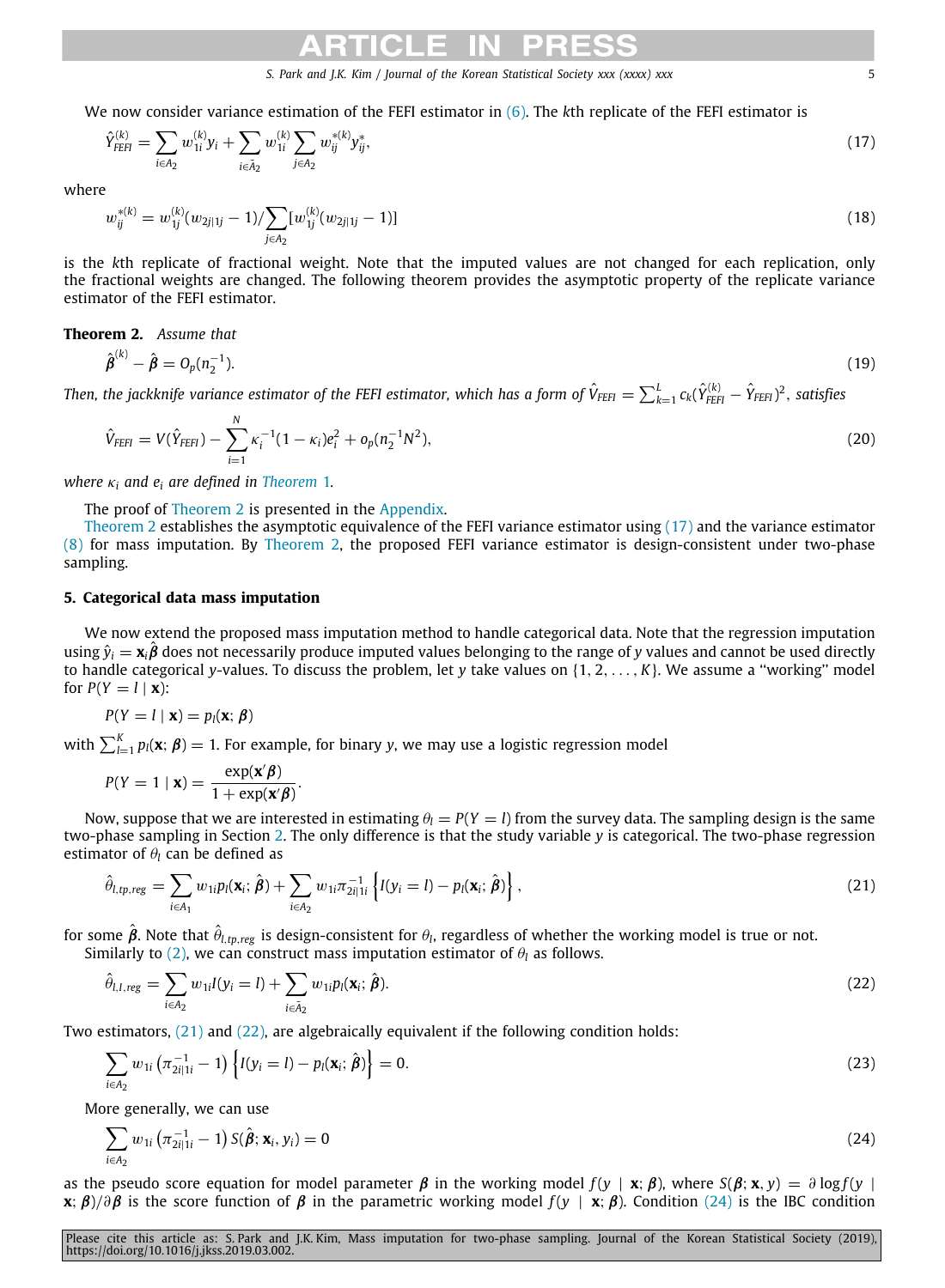<span id="page-5-2"></span>**Table 1**

|              | Data for the illustrative example. |         |                |         |     |
|--------------|------------------------------------|---------|----------------|---------|-----|
| Element      | Phase 1                            | Phase 1 | Phase 2        | Phase 2 | y   |
| ID           | Stratum                            | Weight  | Group          | Weight  |     |
| $\mathbf{1}$ | 1                                  | 300     | 1              |         |     |
| 2            | 1                                  | 300     | 1              | 600     | 7.2 |
| 3            | 1                                  | 300     | 1              | 600     | 6.8 |
| 4            | 1                                  | 300     | 2              |         |     |
| 5            | 1                                  | 300     | 2              | 525     | 8.6 |
| 6            | 1                                  | 300     | $\overline{c}$ |         |     |
| 7            | 1                                  | 300     | 2              | 525     | 8.0 |
| 8            | 1                                  | 300     | 3              | 550     | 6.2 |
| 9            | 1                                  | 300     | 3              | 550     | 6.5 |
| 10           | 1                                  | 300     | 3              |         |     |
| 11           | 1                                  | 300     | 3              | 550     | 5.9 |
| 12           | 1                                  | 300     | 3              |         |     |
| 13           | 2                                  | 200     | 1              |         |     |
| 14           | 2                                  | 200     | 1              | 400     | 5.2 |
| 15           | $\overline{2}$                     | 200     | 1              |         |     |
| 16           | $\overline{c}$                     | 200     | 1              | 400     | 5.5 |
| 17           | $\overline{c}$                     | 200     | 1              |         |     |
| 18           | $\overline{c}$                     | 200     | 2              |         |     |
| 19           | $\overline{c}$                     | 200     | 2              | 350     | 5.7 |
| 20           | 2                                  | 200     | 2              | 350     | 6.3 |
| 21           | $\overline{\mathbf{c}}$            | 200     | 3              |         |     |
| 22           | $\overline{\mathbf{c}}$            | 200     | 3              |         |     |
| 23           | $\overline{2}$                     | 200     | 3              | 366.7   | 5.3 |
| 24           | $\overline{c}$                     | 200     | 3              |         |     |
| 25           | $\overline{2}$                     | 200     | 3              | 366.7   | 4.9 |
| 26           | $\overline{2}$                     | 200     | 3              | 366.7   | 5.0 |

of [Firth and Bennett](#page-14-9) [\(1998](#page-14-9)) for the parametric model approach in two-phase sampling. It is also related to doubly robust imputation in the context of missing data imputation [\(Kim & Haziza](#page-14-13), [2014](#page-14-13)).

The mass imputation estimator in [\(22\)](#page-4-4) is design-consistent under [\(23\)](#page-4-6) but the imputed value  $\hat{y}_i = p_i(\mathbf{x}_i; \hat{\boldsymbol{\beta}})$  is not necessarily categorical. To create categorical imputed values and achieve design consistency, we can apply parametric fractional imputation of [Kim](#page-14-14) ([2011\)](#page-14-14) adopted to two-phase sampling. In fractional imputation for categorical data, for<br>each unit i ∈ Ã<sub>2</sub>, we create K values of (y<sub>ij</sub>, w<sub>ij</sub>), for j = 1, . . . , K, where y<sub>ij</sub> is the jth fractional weight assigned to  $y_{ij}^*$  satisfying  $\sum_{j=1}^Kw_{ij}^*=1.$  In the proposed method, we use  $y_{ij}^*=j$  and  $w_{ij}^*=p_j({\bf x}_i;\hat{\bm{\beta}})$ , where  $\hat{\beta}$  satisfies ([23](#page-4-6)). Using the fractionally imputed data, we can estimate  $\theta_l$  by

<span id="page-5-1"></span>
$$
\hat{\theta}_{l,Fl} = \sum_{i \in A_2} w_{1i} I(y_i = l) + \sum_{i \in \tilde{A}_2} \sum_{j=1}^K w_{1i} w_{ij}^* I(y_{ij}^* = l).
$$
\n(25)

Note that, since  $y^*_{ij}=j$ , the fractionally imputed estimator ([25](#page-5-1)) with  $w^*_{ij}=p_j(\mathbf{x}_i;\hat{\bm{\beta}})$  is algebraically equivalent to the mass imputation estimator in  $(22)$ . Because all the imputed values are categorical, the fractionally imputed dataset can be used for estimating many different parameters such as proportions.

For variance estimation, we develop replication method for fractional imputation. In fractional imputation, only the fractional weights are replicated and the imputed values are not changed for each replication. To construct the *k*th replicate of  $w_{ij}^* = p_j(\mathbf{x}_i;\hat{\bm{\beta}})$ , we first compute  $\hat{\bm{\beta}}^{(k)}$ , the  $k$ th replicate of  $\hat{\bm{\beta}}$ , by solving [\(24](#page-4-5)) with  $w_{1i}$  replaced by  $w_{1i}^{(k)}$ . The replication fractional weights are given by  $w_{ij}^{*(k)} = p_j(\mathbf{x}_i;\, \hat{\pmb{\beta}}^{(k)}).$ 

Using the replicated fractional weights, the kth replicate of  $\hat{\theta}_{l,Fl}$  is obtained as

$$
\hat{\theta}_{l,H}^{(k)} = \sum_{i \in A_2} w_{1i}^{(k)} I(y_i = l) + \sum_{i \in \tilde{A}_2} \sum_{j=1}^K w_{i1}^{(k)} w_{ij}^{*(k)} I(y_{ij}^* = l)
$$

and applied to ([7\)](#page-2-4) to compute the variance estimator of  $\hat{\theta}_{l,H}.$ 

## **6. An illustrative example**

<span id="page-5-0"></span>In this section, we use a toy example to illustrate the mass imputation estimator and its variance estimation under two-phase sampling. The data are tabulated in [Table](#page-5-2) [1,](#page-5-2) which is modified from Table 3.6 of [Fuller](#page-14-8) ([2009\)](#page-14-8).

Suppose that the data were obtained by two-phase sampling where the first-phase sample contains 26 elements in two strata  $(h = 1, 2)$  and the second-phase sample contains 14 elements in three groups  $(g = 1, 2, 3)$ . Simple random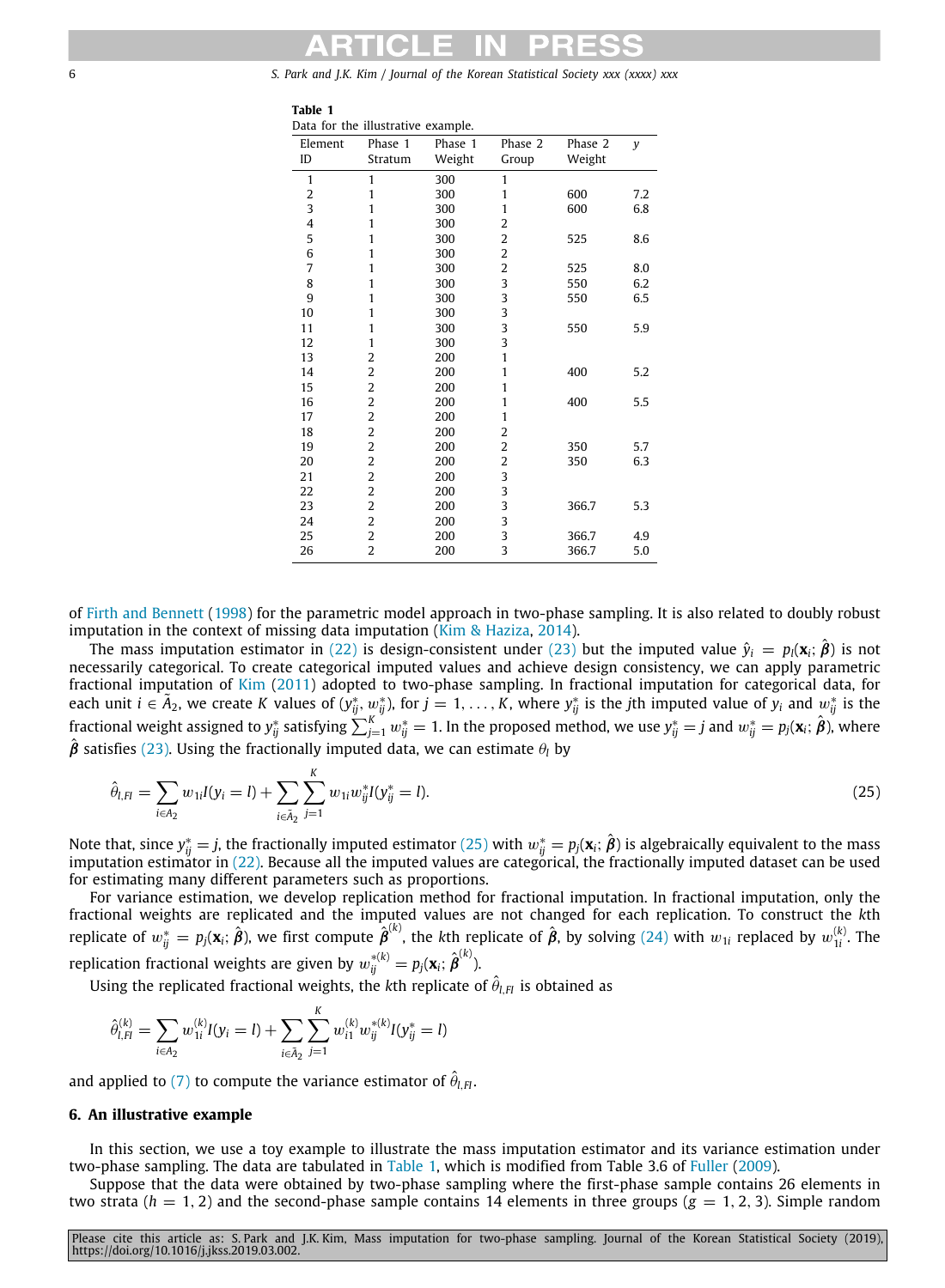| . .<br>. .<br>× |  |
|-----------------|--|
|-----------------|--|

<span id="page-6-0"></span>

|  |  | Data for the illustrative example with imputed values. |  |  |
|--|--|--------------------------------------------------------|--|--|
|  |  |                                                        |  |  |

|         | Data for the mustrative example with imputed values. |         |                         |       |  |  |  |
|---------|------------------------------------------------------|---------|-------------------------|-------|--|--|--|
| Element | Phase 1                                              | Phase 1 | Phase 2                 | $y^*$ |  |  |  |
| ID      | Stratum                                              | Weight  | Group                   |       |  |  |  |
| 1       | 1                                                    | 300     | $\mathbf{1}$            | 6.34  |  |  |  |
| 2       | 1                                                    | 300     | 1                       | 7.20  |  |  |  |
| 3       | 1                                                    | 300     | $\mathbf{1}$            | 6.80  |  |  |  |
| 4       | 1                                                    | 300     | $\overline{\mathbf{c}}$ | 7.38  |  |  |  |
| 5       | 1                                                    | 300     | 2                       | 8.60  |  |  |  |
| 6       | 1                                                    | 300     | $\overline{\mathbf{c}}$ | 7.38  |  |  |  |
| 7       | 1                                                    | 300     | 2                       | 8.00  |  |  |  |
| 8       | 1                                                    | 300     | 3                       | 6.20  |  |  |  |
| 9       | 1                                                    | 300     | 3                       | 6.50  |  |  |  |
| 10      | 1                                                    | 300     | 3                       | 5.75  |  |  |  |
| 11      | 1                                                    | 300     | 3                       | 5.90  |  |  |  |
| 12      | 1                                                    | 300     | 3                       | 5.75  |  |  |  |
| 13      | 2                                                    | 200     | $\mathbf{1}$            | 6.34  |  |  |  |
| 14      | 2                                                    | 200     | 1                       | 5.20  |  |  |  |
| 15      | $\overline{\mathbf{c}}$                              | 200     | $\mathbf{1}$            | 6.34  |  |  |  |
| 16      | 2                                                    | 200     | 1                       | 5.50  |  |  |  |
| 17      | $\overline{\mathbf{c}}$                              | 200     | $\mathbf{1}$            | 6.34  |  |  |  |
| 18      | $\overline{\mathbf{c}}$                              | 200     | 2                       | 7.38  |  |  |  |
| 19      | $\overline{2}$                                       | 200     | $\overline{\mathbf{c}}$ | 5.70  |  |  |  |
| 20      | $\overline{c}$                                       | 200     | $\overline{c}$          | 6.30  |  |  |  |
| 21      | 2                                                    | 200     | 3                       | 5.75  |  |  |  |
| 22      | 2                                                    | 200     | 3                       | 5.75  |  |  |  |
| 23      | 2                                                    | 200     | 3                       | 5.30  |  |  |  |
| 24      | $\overline{c}$                                       | 200     | 3                       | 5.75  |  |  |  |
| 25      | 2                                                    | 200     | 3                       | 4.90  |  |  |  |
| 26      | $\overline{c}$                                       | 200     | 3                       | 5.00  |  |  |  |
|         |                                                      |         |                         |       |  |  |  |

sampling is used in each group for selecting the second-phase sample and the second-phase sampling rate is four-in-eight, four-in-seven, and six-in-eleven, for groups 1, 2, and 3, respectively. Weights for both phases are also presented in [Table](#page-5-2) [1](#page-5-2).

Let **x***<sup>i</sup>* be the vector of covariate variable, *xgi*, which is an indicator variable having either 1 if element *i* is in group *g*, or 0 otherwise. A study variable *y* is continuous and observed only in the second-phase sample (*A*2), whereas it is missing in the remaining part of the first-phase sample  $(A_2)$ .

We are interested in estimating the population mean of *Y*,  $\theta = N^{-1} \sum_{i=1}^{N} y_i$ . In order to obtain the mass imputation estimator for  $\theta$  written by

<span id="page-6-1"></span>
$$
\hat{\theta}_{\text{imp}} = N^{-1} \left( \sum_{i \in A_2} w_{1i} y_i + \sum_{i \in \tilde{A}_2} w_{1i} \hat{y}_i \right), \tag{26}
$$

the missing values of  $y_i$  in  $\tilde A_2$  should be filled in by imputed values, which are  $\hat y_i = \mathbf{x}_i\hat\beta$ . Using Eq. ([4](#page-2-3)), we can calculate  $\hat\beta$ from the second-phase sample given by

$$
\hat{\pmb{\beta}} = \left(\sum_{i \in A_2} w_{1i} \mathbf{x}_i \mathbf{x}_i'\right)^{-1} \sum_{i \in A_2} w_{1i} \mathbf{x}_i y_i = (6.34, 7.38, 5.75).
$$

Then the  $y_i$ 's in  $\tilde A_2$  $\tilde A_2$  can be replaced by imputed values,  $\hat y_i = x'_i\hat\beta$ , which are tabulated in [Table](#page-6-0) 2. Note that  $y^*$  in Table 2 is defined as

$$
y_i^* = \begin{cases} y_i & \text{if } i \in A_2 \\ \hat{y}_i & \text{if } i \in \tilde{A}_2. \end{cases}
$$

Then, we can obtain the mass imputation estimator by  $(26)$  $(26)$  $(26)$ , which is

$$
\hat{\theta}_{\text{imp}} = N^{-1} \left( \sum_{i \in A_2} w_{1i} y_i + \sum_{i \in \tilde{A}_2} w_{1i} \hat{y}_i \right) = 6.382.
$$

Note that only the first-phase sample weights are used for computation of the mass imputation estimate. On the other hand, the direct expansion estimator (DEE) of  $\theta$  is

$$
\hat{\theta}_{\text{DEE}} = \left(\sum_{i \in A_2} w_{2i}\right)^{-1} \sum_{i \in A_2} w_{2i} y_i = 6.369.
$$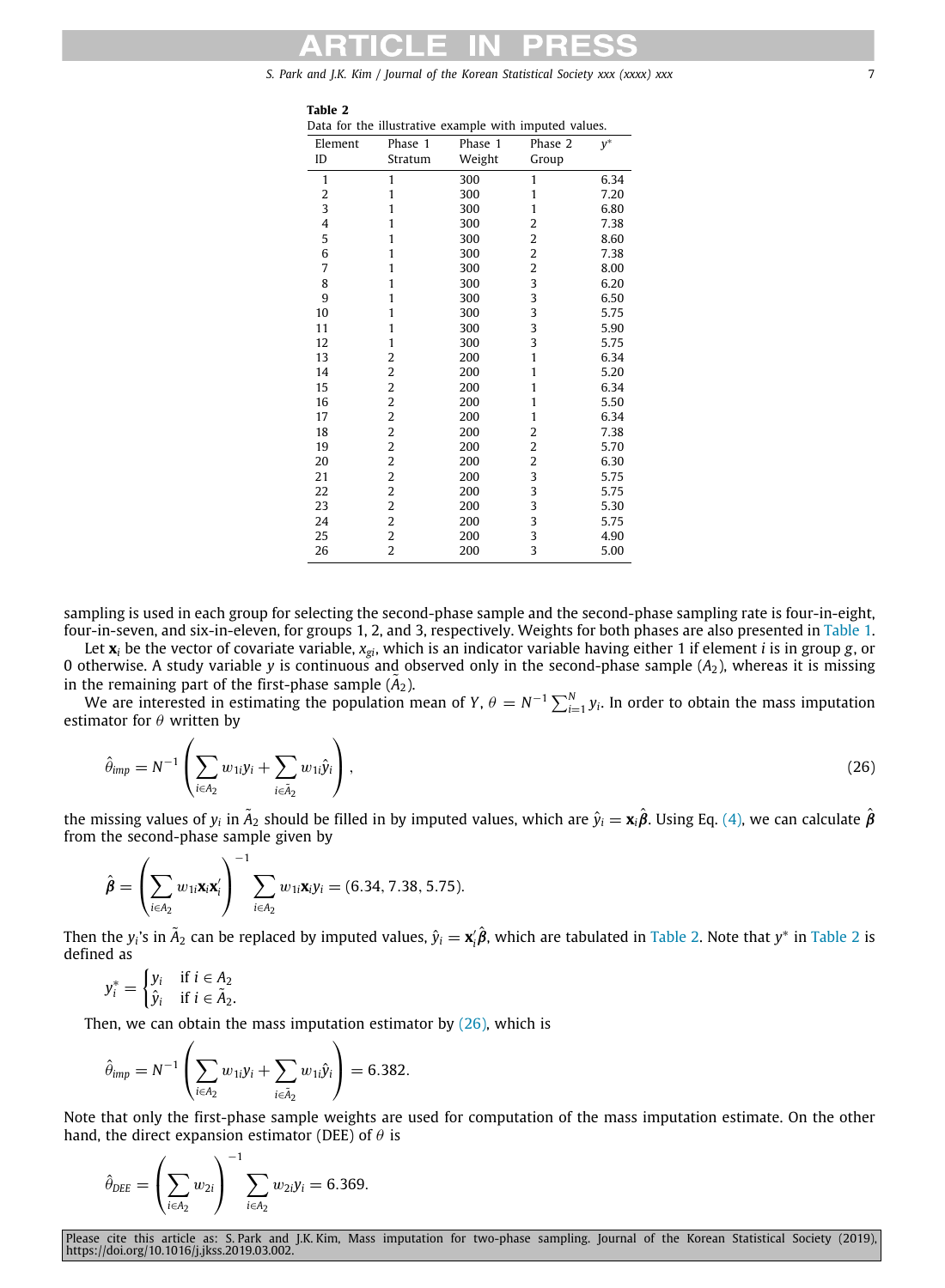Variance of  $\hat{\theta}_{imp}$  can be estimated using Jackknife variance estimator given in [\(8](#page-2-5)), where the *k*th replicates of  $\hat{\theta}_{imp}$  are calculated by [\(9\)](#page-3-7). That is, leave-one-out procedure is repeated for  $n_1 = |A_1|$  times and the  $\hat{\theta}_{imp}^{(k)}$  is computed for each replicate, which is

$$
\hat{\theta}_{imp}^{(k)} = N^{-1} \left( \sum_{i \in A_2} w_{1k}^{(k)} y_i + \sum_{i \in \tilde{A}_2} w_{1i}^{(k)} \hat{y}_i^{(k)} \right),
$$

where  $\hat{y}^{(k)}_i\,=\,\mathbf{x}_i'\hat{\bm{\beta}}^{(k)}$  and  $\hat{\bm{\beta}}^{(k)}\,=\,\left(\sum_{i\in A_2}w_{1i}^{(k)}\mathbf{x}_i\mathbf{x}_i'\right)^{-1}\sum_{i\in A_2}w_{1i}^{(k)}\mathbf{x}_i y_i.$  Note that, for each replicate, the first-phase sample weights are changed.

Then the Jackknife variance estimate of the mass imputation estimator is obtained by

$$
\hat{V}_{JK}(\hat{\theta}_{imp}) = \sum_{k=1}^{n_1} c_k (\hat{\theta}_{imp}^{(k)} - \hat{\theta}_{imp})^2 = 0.057.
$$

The variance estimate of the DEE estimator is 0.075.

# **7. Simulation study**

<span id="page-7-0"></span>A limited simulation study is performed to study the finite sample performance of the proposed mass imputation estimator and the replication variance estimator.

We consider two types of study variable  $Y = (Y_1, Y_2)$ , where  $Y_1$  is continuous and  $Y_2$  is categorical.

- 1. Two artificial finite populations for  $Y_1$  is considered: linear model  $y_{1i} = 0.8 + 0.5x_i + z_i + e_i$  where  $x_i \sim N(2, 1)$ ,  $e_i \sim N(0, 1)$  and ratio model  $y_{1i} = 0.3x_i + z_i + u_i$  where  $x_i \sim N(2, 1)$  and  $u_i \sim N(0, |x_i|)$ . For both models,  $z_i$  ∼ exp(1) + 2 is used as the size measure for the unequal probability sampling in the second-phase sampling.
- 2 Categorical variable of *Y*<sub>2</sub>: we consider a binary variable of *Y*<sub>2</sub> ∼ Bernoulli(*p*<sub>*i*</sub>) where logit(*p*<sub>*i*</sub>) = −1.8 + *x*<sub>*i*</sub> + 0.4*y*<sub>1*i*</sub> using the  $y_{1i}$  values generated from either of the artificial finite populations.

A finite population of size  $N = 100,000$  is generated from each model. From each of the finite population, first-phase samples of size  $n_1 = 500$  are independently generated by simple random sampling. Then, second-phase samples of size  $n_2 = 80$  are selected from the first-phase sample using the three different sampling designs as follows:

(1) Simple random sampling without replacement of size  $n_2 = 80$ .

(2) Poisson sampling:

Define  $\delta_i$  for selecting unit *i* as  $\delta_i|I_i=1\sim$  Bernoulli( $\pi_{2i|1i}$ ), where  $I_i$  is an indicator variable having 1 if unit *i* is included in the first-phase, and having 0 otherwise. We use the conditional first-order inclusion probability of second-phase sample as  $\pi_{2i|1i} = n_2 z_i / \sum_{i \in A_1} z_i$ , which depends on the first-phase sample, where  $n_2 = 80$ .

- (3) Randomized systematic PPS sampling (RSPPS) of size  $n_2 = 80$ : We follow the procedure introduced in [Thompson](#page-14-15) [and Wu](#page-14-15) ([2008\)](#page-14-15).
	- a. Arrange units in the first-phase sample in a random order.
	- b. Denote  $q_i = z_i/\sum_{i \in A_1} z_i$  and let  $A_j = \sum_{i=1}^j n_2 q_i$  be the cumulative totals of  $n_2 q_i$ . Note that  $A_0 = 0$  and we have the order of  $0 = A_0 < A_1 < \cdots < A_{n_1} = n_2$ .
	- c. Let *u* be a uniform random number over [0, 1].
	- d. Units with indices *j* satisfying  $A_{j-1} \le u + k < A_j$  for  $k = 0, 1, ..., n_2 1$  to be included in the second-phase sample.

Note that the first-order inclusion probability of second-phase sample  $\pi_{2i|1i}$  obtained by the randomized systematic PPS sampling procedure satisfies  $\pi_{2i|1i} = n_2 z_i / \sum_{i \in A_1} z_i$ , for  $i \in A_1$ .

Once the two-phase samples are generated, we compute four estimators for the population mean  $\theta = N^{-1}\sum_{i=1}^N y_i;$ (1) direct estimator, (2) classical two-phase regression estimator, (3) classical two-phase regression estimator including  $\pi_{2i|1i}$  − 1 as a covariate, and (4) mass imputation estimator. These estimates are defined as follows:

- 1. Direct estimator:  $\hat{\theta}_{dir} = \sum_{i \in A_2} w_{1i} w_{2i|1i} y_i / \sum_{i \in A_2} (w_{1i} w_{2i|1i})$ .
- 2. Two-phase regression estimator:  $\hat{\theta}_{rp,reg} = \bar{y}_2 + (\bar{\mathbf{x}}_1 \bar{\mathbf{x}}_2)^r \hat{\boldsymbol{\beta}}$ , where

$$
\bar{\mathbf{x}}_1 = \sum_{i \in A_1} w_{1i} \mathbf{x}_i / \sum_{i \in A_1} w_{1i},
$$
  

$$
(\bar{\mathbf{x}}_2, \bar{y}_2) = \sum_{i \in A_2} w_{1i} w_{2i|1i} (\mathbf{x}_i, y_i) / \sum_{i \in A_2} (w_{1i} w_{2i|1i}),
$$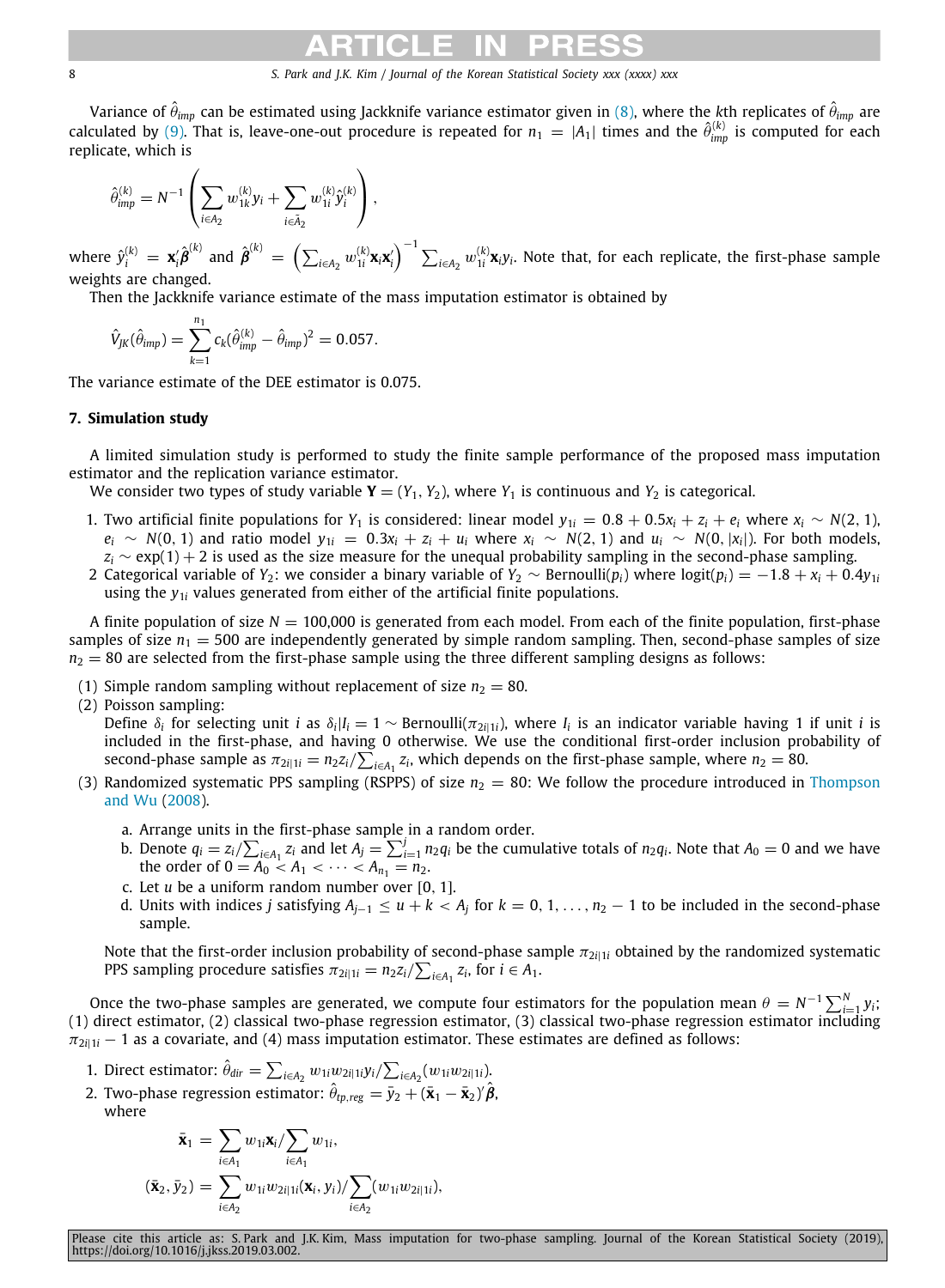### **Table 3**

<span id="page-8-0"></span>Continuous case: Monte Carlo bias and Monte Carlo variance of the four estimators: Direct estimator ( $\hat{\theta}_{dir}$ ); Two-phase regression estimator ( $\hat{\theta}_{tp, reg}$ ); Two-phase regression estimator with extended covariates ( $\hat{\theta}_{tp, reg2}$ ); Mass imputation estimator ( $\hat{\theta}_{imp}$ ).

| Population | Second-phase sampling | Estimator                                | <b>Bias</b> | Variance |
|------------|-----------------------|------------------------------------------|-------------|----------|
|            |                       | $\hat{\theta}_{dir}$                     | 0.00        | 0.029    |
|            | SRS                   | $\hat{\theta}_{tp,reg}$                  | 0.00        | 0.026    |
|            |                       | $\hat{\theta}_{tp,reg2}$                 | 0.00        | 0.026    |
|            |                       | $\hat{\theta}_{\text{imp}}$              | 0.00        | 0.026    |
| Linear     |                       | $\hat{\theta}_{dir}$                     | 0.00        | 0.027    |
|            | Poisson               | $\hat{\theta}_{tp,reg}$                  | 0.00        | 0.020    |
|            |                       | $\hat{\theta}_{tp,reg2}$                 | 0.00        | 0.019    |
|            |                       | $\hat{\theta}_{\text{imp}}$              | 0.00        | 0.017    |
|            |                       | $\hat{\theta}_{dir}$                     | 0.00        | 0.022    |
|            | <b>RSPPS</b>          | $\hat{\theta}_{tp,reg}$                  | 0.00        | 0.018    |
|            |                       | $\hat{\theta}_{tp,reg2}$                 | 0.00        | 0.017    |
|            |                       | $\hat{\theta}_{\text{imp}}$              | 0.00        | 0.016    |
|            |                       | $\hat{\theta}_{dir}$                     | 0.00        | 0.040    |
|            | SRS                   | $\hat{\theta}_{tp,reg}$                  | 0.00        | 0.038    |
|            |                       | $\hat{\theta}_{tp,reg2}$                 | 0.00        | 0.038    |
|            |                       | $\hat{\theta}_{\mbox{\scriptsize{imp}}}$ | 0.00        | 0.038    |
| Ratio      |                       | $\hat{\theta}_{dir}$                     | 0.00        | 0.047    |
|            | Poisson               | $\hat{\theta}_{tp,reg}$                  | 0.00        | 0.038    |
|            |                       | $\hat{\theta}_{tp,reg2}$                 | 0.00        | 0.031    |
|            |                       | $\hat{\theta}_{\mbox{\small{imp}}}$      | 0.00        | 0.030    |
|            |                       | $\hat{\theta}_{dir}$                     | 0.00        | 0.032    |
|            | <b>RSPPS</b>          | $\hat{\theta}_{tp,reg}$                  | 0.00        | 0.031    |
|            |                       | $\hat{\theta}_{tp,reg2}$                 | 0.00        | 0.030    |
|            |                       | $\hat{\theta}_{\text{imp}}$              | 0.00        | 0.030    |

$$
\hat{\boldsymbol{\beta}} = \left(\sum_{i \in A_2} w_{1i} w_{2i|1i} \mathbf{x}_i \mathbf{x}_i'\right)^{-1} \sum_{i \in A_2} w_{1i} w_{2i|1i} \mathbf{x}_i y_i,
$$

and  $\mathbf{x}_i = (1, x_i)'$ .

- 3. Two-phase regression estimator including  $\pi_{2i|1i} 1$  as a covariate:  $\hat{\theta}_{tp, reg2} = \bar{y}_2 + (\bar{x}_1 \bar{x}_2)' \hat{\beta}$ , where all estimators  $(\bar{\mathbf{x}}_1, \bar{\mathbf{x}}_2, \bar{y}_2, \hat{\boldsymbol{\beta}})$  are defined as the same with estimators in  $\hat{\theta}_{tp, reg}$  except for  $\mathbf{x}_i = (1, \pi_{2i|1i}, x_i)'$ .
- 4. Mass imputation estimator:  $\hat{\theta}_{\text{imp}} = N^{-1}(\sum_{i \in A_2} w_{1i}y_i + \sum_{i \in \tilde{A}_2} w_{1i} \hat{y}_i)$ , where  $\hat{y}_i = \mathbf{x}_i' \hat{\boldsymbol{\beta}}, \ \hat{\boldsymbol{\beta}} = \left(\sum_{i \in A_2} w_{1i} \mathbf{x}_i \mathbf{x}_i'\right)^{-1} \sum_{i \in A_2} w_{1i} \mathbf{x}_i$  $w_{1i}$ **x**<sub>*i*</sub> $y_i$ , and **x**<sub>*i*</sub> =  $(1, \pi_{2i|1i}^{-1}, x_i)'$ .

Further, we compute the proposed replication variance estimator for the mass imputation estimator. The replication variance estimator of the mass imputation estimator was computed using the replication number  $L = n_1$ . Since the first-phase sample is selected from simple random sampling of size  $n_1$ , the  $k$ th replicate weight is given by

$$
w_{1i}^{(k)} = \begin{cases} w_{1i}n_1/(n_1 - 1) & \text{if } i \neq k \\ 0 & \text{otherwise,} \end{cases}
$$

and the replication factor is  $c_k = (1 - n_1/N)(1 - 1/n_1)$ . This procedure was repeated 1000 times and Monte Carlo bias and variance of the four estimators, Monte Carlo coverage rate of the mass imputation estimator and Monte Carlo mean and relative bias of the replication variance estimator are computed.

[Tables](#page-8-0) [3](#page-8-0) and [4](#page-9-1) present the Monte Carlo bias and variance of the four estimators for continuous case (*Y*1) and categorical case (*Y*2), respectively, and [Table](#page-9-2) [5](#page-9-2) presents the Monte Carlo coverage rate of the mass imputation estimator for all cases. We can check that all four point estimators are unbiased for the population mean regardless of sampling design and specified population model type. The Monte Carlo coverage rates are about 95% for all cases. Moreover, the variances of classical two-phase regression estimator, two-phase regression estimator with extended **x***<sup>i</sup>* and mass imputation estimator for the sample selected using simple random sampling for both phases are the same, because  $\pi_{2i|1i}^{-1}$  is constant under simple random sampling for the second-phase sampling. For other designs, the mass imputation estimator has smaller variance compared with the classical two-phase regression estimator as the auxiliary variable used for the mass imputation estimator contains the additional information in  $\pi_{2i|1i}^{-1}$ . Because the mass imputation estimator is based on the augmented regression model, augmented by  $\pi_{2i|1i}^{-1}$ , it is more efficient in the sense of reducing the variance. The mass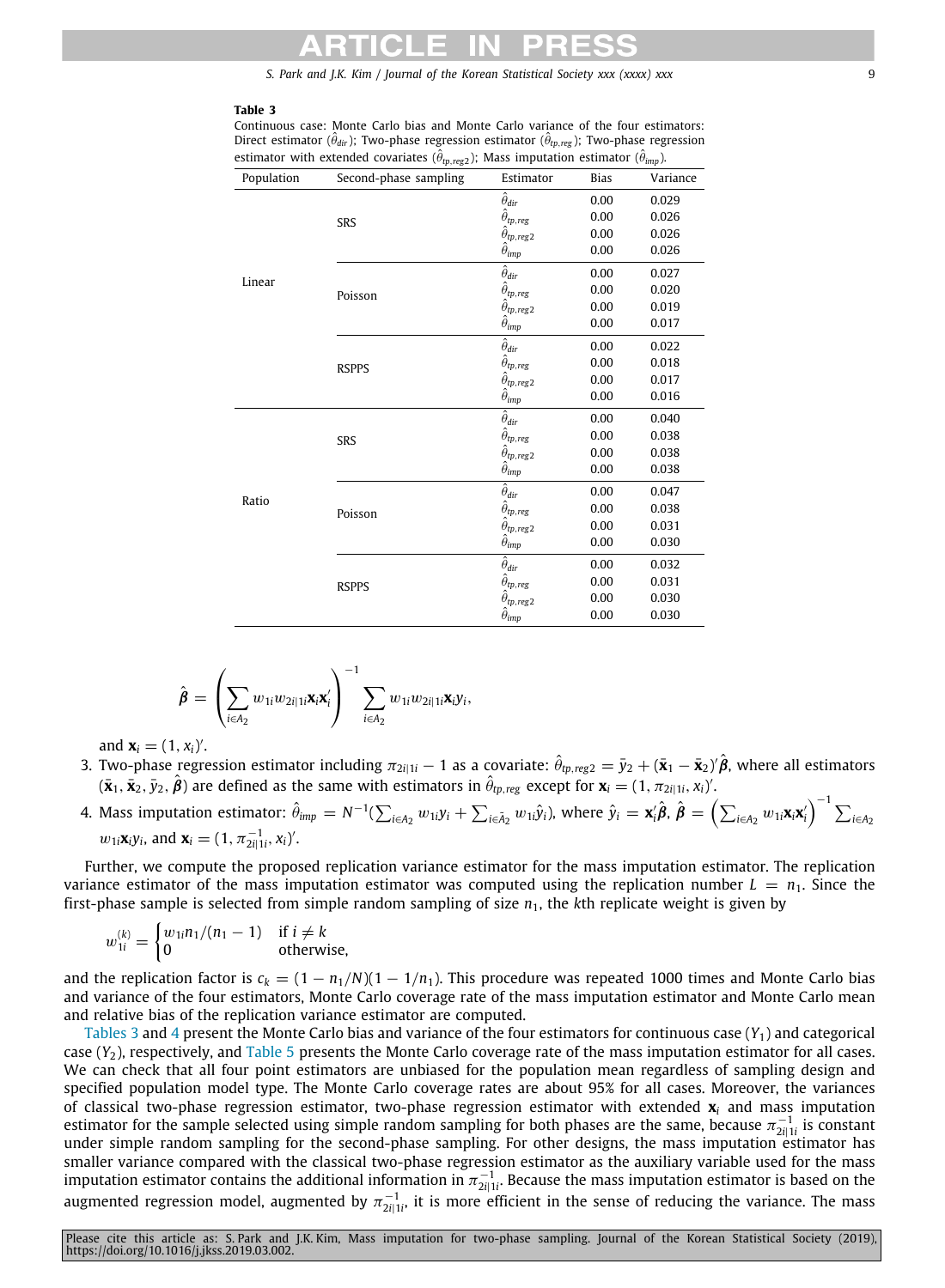# **Table 4**

Categorical case: Monte Carlo bias and Monte Carlo variance of the four estimators: Direct estimator ( $\hat{\theta}_{dir}$ ); Two-phase regression estimator ( $\hat{\theta}_{tp, reg}$ ); Two-phase regression estimator with extended covariates ( $\hat{\theta}_{tp, reg2}$ ); Mass imputation estimator ( $\hat{\theta}_{imp}$ ).

<span id="page-9-1"></span>

| Population | Second-phase sampling | Estimator                                                                                                | <b>Bias</b> | Variance $(\times 10^5)$ |
|------------|-----------------------|----------------------------------------------------------------------------------------------------------|-------------|--------------------------|
|            |                       | $\overbrace{\hat{\theta}_{tp,reg}}^{\hat{\theta}_{dir}}$                                                 | 0.00        | 181                      |
|            | SRS                   |                                                                                                          | 0.00        | 157                      |
|            |                       | $\hat{\theta}_{tp,reg2}$                                                                                 | 0.00        | 157                      |
|            |                       | $\hat{\theta}_{\mbox{\scriptsize{imp}}}$                                                                 | 0.00        | 157                      |
| Linear     |                       | $\hat{\theta}_{dir}$                                                                                     | 0.00        | 359                      |
|            | Poisson               | $\hat{\theta}_{tp,reg}$                                                                                  | 0.00        | 232                      |
|            |                       | $\hat{\theta}_{tp,reg2}$                                                                                 | 0.00        | 206                      |
|            |                       | $\hat{\theta}_{\mbox{\scriptsize{imp}}}$                                                                 | 0.00        | 181                      |
|            | <b>RSPPS</b>          | $\hat{\theta}_{dir}$                                                                                     | 0.00        | 256                      |
|            |                       | $\hat{\theta}_{tp,reg}$                                                                                  | 0.00        | 198                      |
|            |                       | $\hat{\theta}_{tp, reg2}$                                                                                | 0.00        | 197                      |
|            |                       | $\hat{\theta}_{\text{imp}}$                                                                              | 0.00        | 184                      |
|            | SRS                   | $\hat{\theta}_{dir}$                                                                                     | 0.00        | 223                      |
|            |                       | $\stackrel{\cdots}{\theta}_{tp,reg}$                                                                     | 0.00        | 189                      |
|            |                       |                                                                                                          | 0.00        | 189                      |
|            |                       | $\hat{\theta}_{tp,reg2}$<br>$\hat{\theta}_{imp}$                                                         | 0.00        | 189                      |
| Ratio      | Poisson               | $\hat{\theta}_{dir}$                                                                                     | 0.00        | 397                      |
|            |                       | $\hat{\theta}_{\textit{tp},\textit{reg}}$                                                                | 0.00        | 257                      |
|            |                       |                                                                                                          | 0.00        | 246                      |
|            |                       | $\hat{\theta}_{\mathit{tp},\mathit{reg2}}^{\mathit{r}}\newline \hat{\theta}_{\mathit{imp}}^{\mathit{r}}$ | 0.00        | 216                      |
|            | <b>RSPPS</b>          | $\hat{\theta}_{dir}$                                                                                     | 0.00        | 289                      |
|            |                       | $\hat{\theta}_{tp,reg}$                                                                                  | 0.00        | 234                      |
|            |                       | $\hat{\theta}_{tp,reg2}$                                                                                 | 0.00        | 233                      |
|            |                       | $\hat{\theta}_{\text{imp}}$                                                                              | 0.00        | 216                      |

### <span id="page-9-2"></span>**Table 5**

Monte Carlo coverage rate of the mass imputation estimator.

| Case        | Population | Second-phase sampling | Coverage rate |
|-------------|------------|-----------------------|---------------|
|             |            | <b>SRS</b>            | 0.953         |
|             | Linear     | Poisson               | 0.951         |
| Continuous  |            | <b>RSPPS</b>          | 0.949         |
|             |            | <b>SRS</b>            | 0.951         |
|             | Ratio      | Poisson               | 0.950         |
|             |            | <b>RSPPS</b>          | 0.951         |
|             |            | <b>SRS</b>            | 0.948         |
|             | Linear     | Poisson               | 0.949         |
| Categorical |            | <b>RSPPS</b>          | 0.949         |
|             |            | <b>SRS</b>            | 0.950         |
|             | Ratio      | Poisson               | 0.949         |
|             |            | <b>RSPPS</b>          | 0.951         |

imputation estimator is slightly more efficient than the two-phase regression estimator with extended covariates. The mass imputation estimator uses only  $w_{1i}$  in computing  $\hat{B}$  while the two-phase regression estimator uses  $w_{1i}w_{2i|1i}$ , which creates extra variability in the final estimation.

[Table](#page-10-1) [6](#page-10-1) presents Monte Carlo mean and relative bias of the replication variance estimator of the mass imputation estimator. The relative bias of the variance estimator is obtained by dividing Monte Carlo bias of the variance estimator by the Monte Carlo variance of the point estimator. All Monte Carlo means of the replication variance estimators are consistent for the variance of the mass imputation estimator given in [Tables](#page-8-0) [3](#page-8-0) and [4,](#page-9-1) and it leads to small relative biases of the replication variance estimator in [Table](#page-10-1) [6.](#page-10-1) This result supports [Theorem](#page-3-0) [1](#page-3-0), as the bias term in [\(16](#page-3-6)) can be safely ignored since the first-phase sampling rate is  $500/100,000 = 0.005$ , which is small enough.

# **8. Conclusion**

<span id="page-9-0"></span>We treat two-phase sampling as a missing data problem and propose a mass imputation estimator that is equivalent to the two-phase regression estimator. The proposed replication variance estimation is simple to implement since it does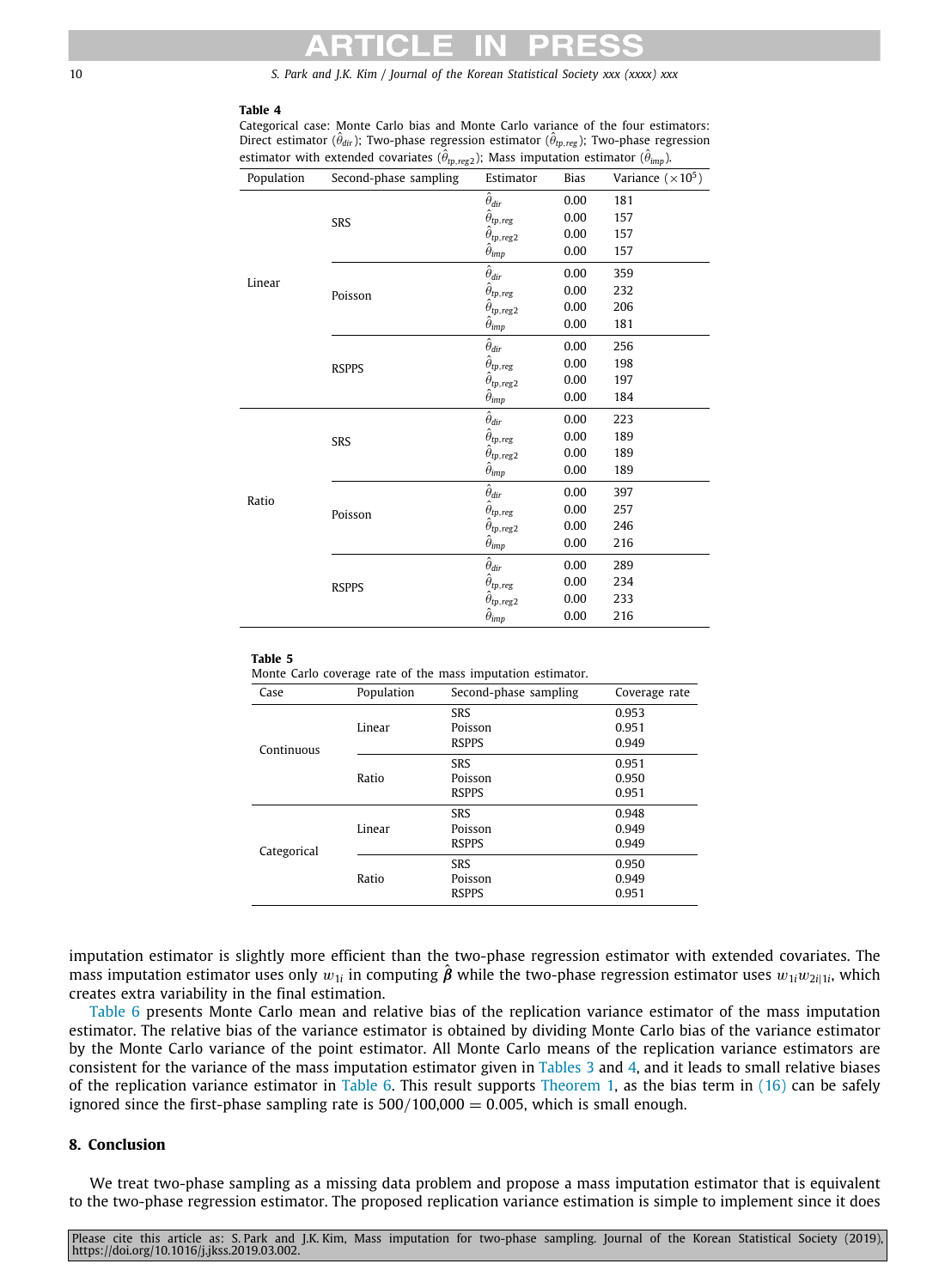### **Table 6**

Categorical

Ratio

| mass imputation estimator. |            |                                       |                         |                         |
|----------------------------|------------|---------------------------------------|-------------------------|-------------------------|
| Case                       | Population | Second-phase sampling                 | Mean                    | R.B.                    |
| Continuous                 | Linear     | SRS<br>Poisson<br><b>RSPPS</b>        | 0.026<br>0.017<br>0.016 | 0.001<br>0.003<br>0.002 |
|                            | Ratio      | <b>SRS</b><br>Poisson<br><b>RSPPS</b> | 0.039<br>0.032<br>0.031 | 0.006<br>0.057<br>0.017 |
|                            | Linear     | SRS<br>Poisson                        | 0.0015<br>0.0018        | 0.002<br>0.016          |

RSPPS 0.0018 −0.005

<span id="page-10-2"></span>SRS 0.0019 0.028<br>Poisson 0.0022 0.048 Poisson 0.0022 0.048 RSPPS 0.0022 0.033

<span id="page-10-1"></span>Monte Carlo mean and relative bias (R.B.) of the replication variance estimator of the mass imputation estimator.

not require computing replicates of the conditional inclusion probability for the second-phase sample, which may be complicated or impossible to compute depending on the sampling designs. The proposed method is further extended to categorical data mass imputation.

In mass imputation, to achieve design consistency, we have used an augmented regression model for imputation by including the inverse of the conditional inclusion probability for the second-phase sample into the covariates. Thus, the proposed method is applicable only when the conditional inclusion probabilities are available throughout the firstphase sample. If all the design information for the second-phase sampling is available at the imputation stage, then the conditional inclusion probability can be constructed for all the elements in the first-phase sample. If such design information is not available, the proposed method is not applicable. This is one limitation of our proposed method.

# **Acknowledgments**

We are grateful to referees and the associate editor for comments that have helped to improve this paper. The research of the second author was partially supported by the U.S. National Science Foundation.

### **Appendix A. Proof of [Theorem](#page-3-0) [1](#page-3-0)**

<span id="page-10-0"></span>**Proof.** By [Lemma](#page-1-5) [1,](#page-1-5) we have

$$
\hat{Y}_{\text{imp}} = \hat{Y}_2 + (\hat{X}_1 - \hat{X}_2)^{\prime} \hat{\boldsymbol{\beta}}.
$$

Since we assume that  $w_{2i|1i} - 1$  is in the column space of  $\mathbf{x}_i$ , we have

$$
\sum_{i \in A_2} w_{1i}^{(k)} (w_{2i|1i} - 1)(y_i - \mathbf{x}_i' \hat{\boldsymbol{\beta}}^{(k)}) = 0,
$$
\n(A.1)

where  $w_{1i}^{(k)}$  is a replicate weight for the first-phase sample for unit *i*. It follows from ([A.1\)](#page-10-2) that

$$
\hat{Y}_{\text{imp}}^{(k)} = \hat{Y}_2^{(k)} + (\hat{X}_1^{(k)} - \hat{X}_2^{(k)})' \hat{\beta}^{(k)},
$$

where

$$
\hat{\pmb{\beta}}^{(k)} = \left(\sum_{i \in A_2} w_{1i}^{(k)} \mathbf{x}_i \mathbf{x}_i'\right)^{-1} \sum_{i \in A_2} w_{1i}^{(k)} \mathbf{x}_i \mathbf{y}_i
$$

and  $(\hat{Y}_2^{(k)}, \hat{X}_2^{(k)})$  are computed from the second-phase replicate using  $w_{1i}^{(k)}$ . Let  $a_i$  be the indicator function of the inclusion for the second-phase sample such that  $a_i = 1$  if unit *i* is selected in  $A_2$  and  $a_i = 0$  otherwise. Using defined indicator variable for the second-phase sample, *a<sup>i</sup>* , we can write

$$
\left(\hat{X}_1^{(k)}, \hat{X}_2^{(k)}, \hat{Y}_2^{(k)}\right) = \sum_{i \in A_1} w_{1i}^{(k)}(x_i, \pi_{2i|1i}^{-1} a_i x_i, \pi_{2i|1i}^{-1} a_i y_i)
$$

and

$$
\hat{\pmb{\beta}}^{(k)} = \left(\sum_{i \in A_1} w_{1i}^{(k)} a_i \mathbf{x}_i \mathbf{x}_i'\right)^{-1} \sum_{i \in A_1} w_{1i}^{(k)} a_i \mathbf{x}_i y_i.
$$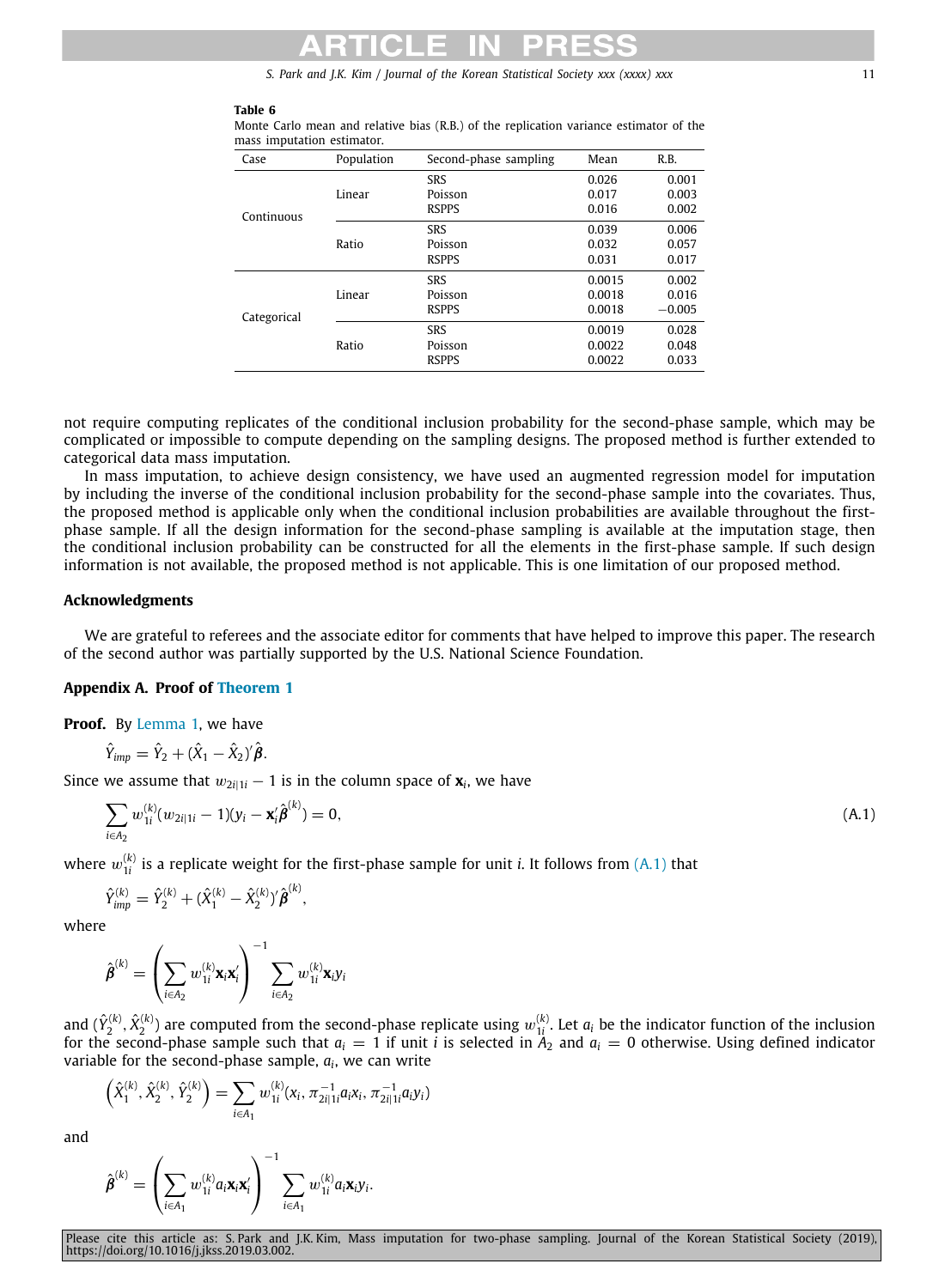Note that, by assumption ([14](#page-3-4)) and [\(15\)](#page-3-5),

$$
c_k^{1/2} \left( \hat{X}_1^{(k)} - \hat{X}_1 \right) = O_p(n_1^{-1/2} NL^{-1/2})
$$
  

$$
c_k^{1/2} \left( \hat{X}_2^{(k)} - \hat{X}_2, \hat{Y}_2^{(k)} - \hat{Y}_2 \right) = O_p(n_2^{-1/2} NL^{-1/2}).
$$

Also, it can be shown that

$$
\hat{\pmb{\beta}}^{(k)} = \hat{\pmb{\beta}} + O_p(n_2^{-1/2}L^{-1/2}).
$$

Next, we write the  $\hat{Y}^{(k)}_{\text{imp}} - \hat{Y}_{\text{imp}}$  as

$$
\begin{aligned} \hat{Y}_{imp}^{(k)} - \hat{Y}_{imp} & = \hat{Y}_2^{(k)} + \left(\hat{X}_1^{(k)} - \hat{X}_2^{(k)}\right)' \hat{\boldsymbol{\beta}}^{(k)} - \hat{Y}_2 - (\hat{X}_1 - \hat{X}_2)' \hat{\boldsymbol{\beta}} \\ & = \hat{Y}_2^{(k)} - \hat{Y}_2 + \left(\hat{X}_1^{(k)} - \hat{X}_1\right)' \left(\hat{\boldsymbol{\beta}}^{(k)} - \hat{\boldsymbol{\beta}}\right) - \left(\hat{X}_2^{(k)} - \hat{X}_2\right)' \left(\hat{\boldsymbol{\beta}}^{(k)} - \hat{\boldsymbol{\beta}}\right) \\ & + \left(\hat{X}_1^{(k)} - \hat{X}_1\right)' \hat{\boldsymbol{\beta}} - \left(\hat{X}_2^{(k)} - \hat{X}_2\right)' \hat{\boldsymbol{\beta}} + \left(\hat{X}_1 - \hat{X}_2\right)' \left(\hat{\boldsymbol{\beta}}^{(k)} - \hat{\boldsymbol{\beta}}\right). \end{aligned}
$$

Since

$$
\begin{aligned}\n\left(\hat{X}_{1}^{(k)} - \hat{X}_{1}\right)' \left(\hat{\beta}^{(k)} - \hat{\beta}\right) &= O_{p}(n_{1}^{-1/2}L^{-1/2}N)O_{p}(n_{2}^{-1/2}L^{-1/2}) \\
&= O_{p}(n_{1}^{-1/2}n_{2}^{-1/2}L^{-1}N), \\
\left(\hat{X}_{2}^{(k)} - \hat{X}_{2}\right)' \left(\hat{\beta}^{(k)} - \hat{\beta}\right) &= O_{p}(n_{2}^{-1/2}L^{-1/2}N)O_{p}(n_{2}^{-1/2}L^{-1/2}) \\
&= O_{p}(n_{2}^{-1}L^{-1}N), \\
\left(\hat{X}_{1}^{(k)} - \hat{X}_{1}\right)' \hat{\beta} &= \left(\hat{X}_{1}^{(k)} - \hat{X}_{1}\right)' \left(\hat{\beta} - \beta_{N}\right) + \left(\hat{X}_{1}^{(k)} - \hat{X}_{1}\right)' \beta_{N} \\
&= \left(\hat{X}_{1}^{(k)} - \hat{X}_{1}\right)' \beta_{N} + O_{p}(n_{1}^{-1/2}n_{2}^{-1/2}L^{-1/2}N), \\
\left(\hat{X}_{2}^{(k)} - \hat{X}_{2}\right)' \hat{\beta} &= \left(\hat{X}_{2}^{(k)} - \hat{X}_{2}\right)' \left(\hat{\beta} - \beta_{N}\right) + \left(\hat{X}_{2}^{(k)} - \hat{X}_{2}\right)' \beta_{N} \\
&= \left(\hat{X}_{2}^{(k)} - \hat{X}_{2}\right)' \beta_{N} + O_{p}(n_{2}^{-1}L^{-1/2}N), \\
\left(\hat{X}_{1} - \hat{X}_{2}\right)' \left(\hat{\beta}^{(k)} - \hat{\beta}\right) &= O_{p}(n_{2}^{-1/2}N)O_{p}(n_{2}^{-1/2}L^{-1/2}) \\
&= O_{p}(n_{2}^{-1}L^{-1/2}N),\n\end{aligned}
$$

we have

$$
\begin{aligned} \hat{Y}_{\text{imp}}^{(k)} - \hat{Y}_{\text{imp}} &= \ \hat{Y}_2^{(k)} - \hat{Y}_2 - \left(\hat{X}_1^{(k)} - \hat{X}_1\right)'\boldsymbol{\beta}_N - \left(\hat{X}_2^{(k)} - \hat{X}_2\right)'\boldsymbol{\beta}_N + O_p(n_2^{-1}L^{-1/2}N) \\ &\coloneqq \hat{e}_2^{(k)} - \hat{e}_2 - \left(\hat{X}_1^{(k)} - \hat{X}_1\right)'\boldsymbol{\beta}_N + O_p(n_2^{-1}L^{-1/2}N), \end{aligned}
$$

where  $e_i = y_i - \bar{Y}_N - (\mathbf{x}_i - \bar{X}_N)\boldsymbol{\beta}_N$ . Hence, we can write

<span id="page-11-0"></span>
$$
c_k^{1/2}(\hat{Y}_{imp}^{(k)} - \hat{Y}_{imp}) = c_k^{1/2} \left[ \hat{e}_2^{(k)} - \hat{e}_2 - (\hat{X}_1^{(k)} - \hat{X}_1)' \boldsymbol{\beta}_N \right] + O_p(n_2^{-1} L^{-1/2} N). \tag{A.2}
$$

by  $(15)$  and it follows from  $(A.2)$  $(A.2)$  $(A.2)$  that

<span id="page-11-1"></span>
$$
\sum_{k=1}^{L} c_k (\hat{Y}_{imp}^{(k)} - \hat{Y}_{imp})^2 = \sum_{k=1}^{L} c_k [\hat{e}_2^{(k)} - \hat{e}_2 + (\hat{X}_1^{(k)} - \hat{X}_1)' \boldsymbol{\beta}_N]^2 + O_p(n_2^{-3/2} N^2).
$$
 (A.3)

Order in [\(A.3\)](#page-11-1) follows from that the order of the first term in ([A.2\)](#page-11-0) is  $n_2^{-1/2}L^{-1/2}N$  by ([14](#page-3-4)) and ([10](#page-3-1)), and note that  $O_p(n_2^{-3/2}N^2)$  is  $o_p(n_2^{-1}N^2)$ .

We now extend the definition of the second-phase sample indicator  $a_i$  that is defined throughout the population and this concept has been discussed by [Fay](#page-14-16) ([1991\)](#page-14-16) and used by [Kim et al.](#page-14-12) ([2006\)](#page-14-12). It means that *a<sup>i</sup>* is defined for every unit in the population. Then, we can see the sample selection process as selecting the first-phase sample from the population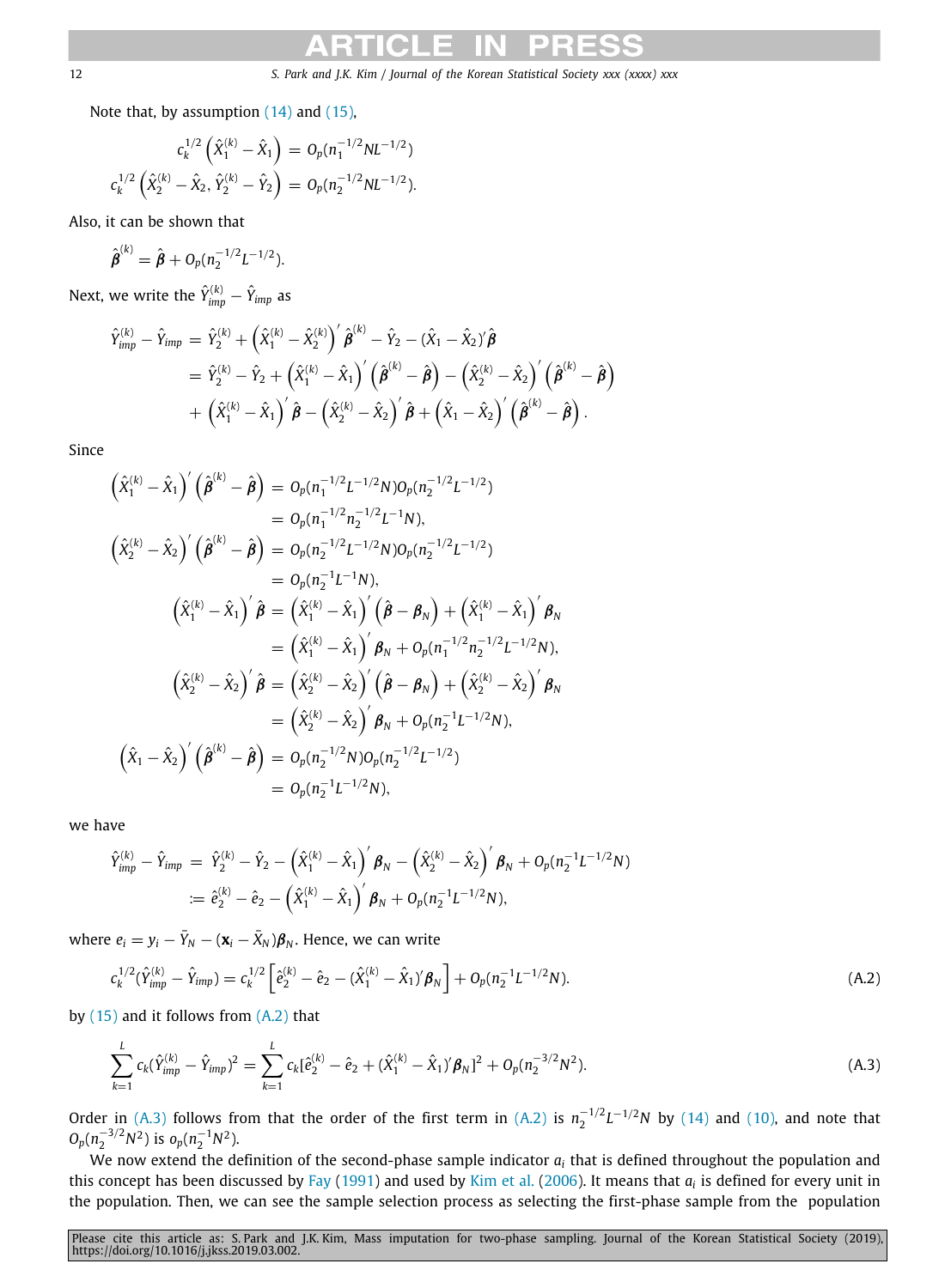of  $(a_i, x_i, a_i y_i)$  vectors. Hence, the main term of the right side of  $(A,3)$  can be written by

$$
\begin{aligned}\n\hat{e}_2^{(k)} - \hat{e}_2 + (\hat{X}_1^{(k)} - \hat{X}_1)' \boldsymbol{\beta}_N &= \sum_{i \in A_1} (w_{1i}^{(k)} - w_{1i}) \kappa_i^{-1} a_i e_i + (\hat{X}_1^{(k)} - \hat{X}_1)' \boldsymbol{\beta}_N \\
&= \sum_{i \in A_1} (w_{1i}^{(k)} - w_{1i}) (\mathbf{x}_i' \boldsymbol{\beta}_N + \kappa_i^{-1} a_i e_i) \\
&\equiv \sum_{i \in A_1} (w_{1i}^{(k)} - w_{1i}) \eta_i,\n\end{aligned}
$$

where  $\eta_i = \mathbf{x}_i' \boldsymbol{\beta}_N + \kappa_i^{-1} a_i e_i$ . Thus, we can express the main tern of right side of ([A.3](#page-11-1)) as a linear function form of  $\eta_i$ . Then, we are interested in the linearization form for the variance estimation of  $\hat{Y}_{imp}$ .

Let  $\tilde{Y}_{imp}=\sum_{i\in A_1}w_{1i}\eta_i$ . By assumption [\(10\)](#page-3-1) and ([13\)](#page-3-3), conditional on  $a_i$ , the replicate variance estimator of  $\tilde{Y}_{imp}$  satisfies

<span id="page-12-1"></span>
$$
\hat{V}(\tilde{Y}_{imp}|\mathbf{a}, \mathcal{F}_N) = V(\tilde{Y}_{imp}|\mathbf{a}, \mathcal{F}_N) + o_p(n_1^{-1}N^2).
$$
\n(A.4)

It implies that the replicate variance estimator of  $\tilde Y_{imp}$  is a consistent estimator of conditional variance of  $\tilde Y_{imp}.$  We now want to show that the replicate variance estimator is also consistent for the unconditional variance of  $\tilde{Y}_{imp}, V(\tilde{Y}_{imp}|\mathcal{F}_N)$ . The variance of the mass imputation estimator can be written by

<span id="page-12-0"></span>
$$
V(\tilde{Y}_{imp}|\mathcal{F}_N) = E[V(\tilde{Y}_{imp}|\mathbf{a}, \mathcal{F}_N)|\mathcal{F}_N] + V[E(\tilde{Y}_{imp}|\mathbf{a}, \mathcal{F}_N)|\mathcal{F}_N].
$$
\n(A.5)

We next show that  $\hat{V}(\tilde{Y}_{imp}|{\bf a},\mathcal{F}_N)$  is a consistent estimator of the first term of [\(A.5\)](#page-12-0). For this, we must show that  $V(\tilde{Y}_{imp}|\mathbf{a},\mathcal{F}_N)$  converges to  $E[V(\tilde{Y}_{imp}|\mathbf{a},\mathcal{F}_N)|\mathcal{F}_N]$  and it is sufficient to demonstrate that

$$
V(n_1N^{-2}V(\tilde{Y}_{imp}|\mathbf{a},\mathcal{F}_N)|\mathcal{F}_N)=o(1).
$$

Since we assumed that  $a_i \sim \text{Bernoulli}(\pi_{2i|1i})$ , we have  $Cov(a_i a_j, a_k a_l | \mathcal{F}_N) = \kappa_i \kappa_j (1 - \kappa_i \kappa_j)$  where if  $(i, j) = (k, l)$  or  $(i, j) = (l, k)$ and  $Cov(a_i a_j, a_k a_l | \mathcal{F}_N) = 0$  otherwise. By assumption ([11\)](#page-3-8) and [\(12](#page-3-2)), we have

$$
V(n_1N^{-2}V(\tilde{Y}_{imp}|\mathbf{a}, \mathcal{F}_N)|\mathcal{F}_N)
$$
  
=  $V[n_1N^{-2}V(\sum_{i\in A_1} w_{1i}\eta_i|\mathbf{a}, \mathcal{F}_N)|\mathcal{F}_N]$   
=  $V[\sum_{i=1}^N \sum_{j=1}^N \Omega_{ij}w_{1i}\eta_i w_{1i}\eta_j|\mathcal{F}_N]$   
=  $\sum_{i=1}^N \sum_{j=1}^N \sum_{k=1}^N \sum_{l=1}^N \Omega_{ij} \Omega_{kl}Cov(\eta_i\eta_j, \eta_k\eta_l|\mathcal{F}_N)$   
=  $2\sum_{i=1}^N \sum_{j=1}^N \Omega_{ij}^2 \kappa_i \kappa_j (1 - \kappa_i \kappa_j) \eta_i^2 \eta_i^2$   
 $\leq 2 \max_{i,j} \left\{ \kappa_i \kappa_j (1 - \kappa_i \kappa_j) \eta_i^2 \eta_i^2 \right\} (\max_{i,j} |\Omega_{ij}|) \sum_{i=1}^N \sum_{j=1}^N |\Omega_{ij}|$   
=  $O(N^{-1}).$ 

Therefore,  $\hat{V}(\tilde{Y}_{imp}|\mathbf{a},\mathcal{F}_N)$  is consistent for  $E[V(\tilde{Y}_{imp}|\mathbf{a},\mathcal{F}_N)|\mathcal{F}_N].$ Finally, the last term of  $(A.5)$  $(A.5)$  is

$$
V[E(\tilde{Y}_{imp}|\mathbf{a}, \mathcal{F}_N)|\mathcal{F}_N] = V[E(\sum_{i \in A_1} w_{1i} \eta_i|\mathbf{a}, \mathcal{F}_N)|\mathcal{F}_N]
$$
  
= 
$$
V[\sum_{i=1}^N \eta_i|\mathcal{F}_N]
$$
  
= 
$$
\sum_{i=1}^N \sum_{i=1}^N Cov(\eta_i, \eta_j|\mathcal{F}_N)
$$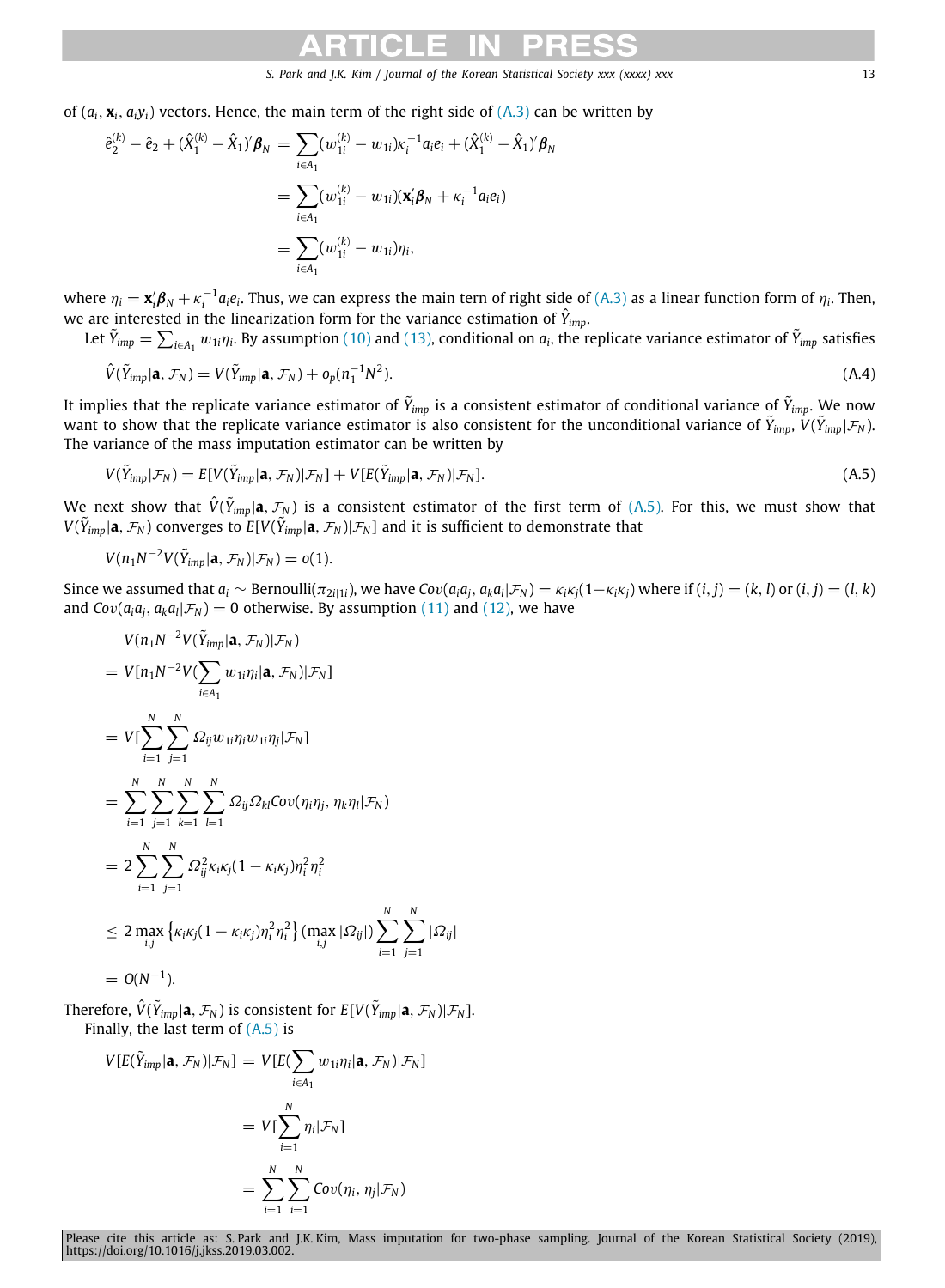<span id="page-13-6"></span><span id="page-13-1"></span>
$$
= \sum_{i=1}^{N} \sum_{j=1}^{N} Cov(\kappa_i^{-1} a_i e_i, \kappa_j^{-1} a_j e_j)
$$
  
= 
$$
\sum_{i=1}^{N} \kappa_i^{-1} (1 - \kappa_i) e_i^2.
$$

Therefore, by combining all the results, we have

$$
\hat{V}(\tilde{Y}_{imp}|\mathbf{a}, \mathcal{F}_N) = V(\tilde{Y}_{imp}|\mathcal{F}_N) - \sum_{i=1}^N \kappa_i^{-1} (1 - \kappa_i) e_i^2 + o_p(n_2^{-1}N^2), \tag{A.6}
$$

which, by  $(A.4)$  and  $(A.6)$ , establishes [\(16\)](#page-3-6).  $\blacksquare$ 

# **Appendix B. Proof of [Theorem](#page-4-1) [2](#page-4-1)**

<span id="page-13-0"></span>**Proof.** First define  $\tilde{Y}_{F\!E\!F\!I}}^{(k)}$  as

$$
\tilde{Y}_{FEH}^{(k)} = \sum_{i \in A_2} w_{1i}^{(k)} y_i + \sum_{i \in \tilde{A}_2} w_{1i}^{(k)} \sum_{j \in A_2} w_{ij}^{*(k)} y_{ij}^{*(k)}
$$
\n(B.1)

where  $y_{ij}^{*(k)}=\hat{y}_i^{(k)}+\hat{e}_j^{(k)}=\textbf{x}_i'\hat{\pmb{\beta}}^{(k)}+(y_j-\textbf{x}_j'\hat{\pmb{\beta}}^{(k)})$  is the kth replicate of  $y_{ij}^*.$  Now,

$$
\tilde{Y}_{\text{EFI}}^{(k)} - \hat{Y}_{\text{EFI}}^{(k)} \n= \sum_{i \in \tilde{A}_2} w_{1i}^{(k)} \sum_{j \in A_2} w_{ij}^{*(k)} y_{ij}^{*(k)} - \sum_{i \in \tilde{A}_2} w_{1i}^{(k)} \sum_{j \in A_2} w_{ij}^{*(k)} y_{ij}^{*} \n= \sum_{i \in \tilde{A}_2} w_{1i}^{(k)} \mathbf{x}'_i \hat{\boldsymbol{\beta}}^{(k)} + \sum_{i \in \tilde{A}_2} w_{1i}^{(k)} \frac{\sum_{j \in A_2} w_{1i}^{(k)} (w_{2j|1j} - 1)(y_j - \mathbf{x}'_i \hat{\boldsymbol{\beta}}^{(k)})}{\sum_{j \in A_2} w_{1i}^{(k)} (w_{2j|1j} - 1)}
$$
\n
$$
- \sum_{i \in \tilde{A}_2} w_{1i}^{(k)} \mathbf{x}'_i \hat{\boldsymbol{\beta}} + \sum_{i \in \tilde{A}_2} w_{1i}^{(k)} \frac{\sum_{j \in A_2} w_{1i}^{(k)} (w_{2j|1j} - 1)(y_j - \mathbf{x}'_i \hat{\boldsymbol{\beta}})}{\sum_{j \in A_2} w_{1i}^{(k)} (w_{2j|1j} - 1)}
$$
\n
$$
= \left[ \sum_{i \in \tilde{A}_2} w_{1i}^{(k)} \mathbf{x}_i - \frac{\sum_{i \in \tilde{A}_2} w_{1i}^{(k)} (w_{2j|1j} - 1)}{\sum_{j \in A_2} w_{1i}^{(k)} (w_{2j|1j} - 1)} \sum_{j \in A_2} w_{1i}^{(k)} (w_{2j|1j} - 1) \mathbf{x}_j \right] \cdot (\hat{\boldsymbol{\beta}}^{(k)} - \hat{\boldsymbol{\beta}})
$$
\n
$$
= \left[ \sum_{i \in A_1} (1 - a_i) w_{1i}^{(k)} \mathbf{x}_i - \frac{\sum_{i \in A_1} (1 - a_i) w_{1i}^{(k)}}{\sum_{j \in A_1} a_i w_{1i}^{(k)} (w_{2j|1j} - 1)} \sum_{j \in A_1} a_i w_{1i}^{(k)} (w_{
$$

Define

<span id="page-13-2"></span>
$$
\hat{X}_{2c}^{(k)} = \sum_{i \in A_1} (1 - a_i) w_{1i}^{(k)} \mathbf{x}_i,
$$
  

$$
\hat{X}_2^{(k)} = \sum_{i \in A_1} a_i w_{1i}^{(k)} (w_{2i|1i} - 1) \mathbf{x}_i,
$$

and

$$
\hat{X}_{1c}^{(k)} = \sum_{i \in A_1} (1 - \pi_{2i|1i}) w_{1i}^{(k)} \mathbf{x}_i.
$$

Further, let  $\hat{N}_{2c}^{(k)}$  ,  $\hat{N}_{1c}^{(k)}$  and  $\hat{N}_2^{(k)}$  be defined similarly using 1 instead of  $\bf{x}_i$ . Then, [\(B.2\)](#page-13-2) can be written by

<span id="page-13-3"></span>
$$
\left[\hat{X}_{2c}^{(k)} - \hat{X}_{2}^{(k)} \hat{N}_{2c}^{(k)} / \hat{N}_{2}^{(k)}\right]' (\hat{\boldsymbol{\beta}}^{(k)} - \hat{\boldsymbol{\beta}}).
$$
\n(B.3)

Note that

<span id="page-13-5"></span>
$$
E(\hat{X}_{2c}^{(k)}) = \hat{X}_{1c}^{(k)} = E(\hat{X}_{2}^{(k)})
$$
\n(B.4)

and

<span id="page-13-4"></span>
$$
E(\hat{N}_{2c}^{(k)}) = \hat{N}_{1c}^{(k)} = E(\hat{N}_{2}^{(k)}).
$$
\n(B.5)